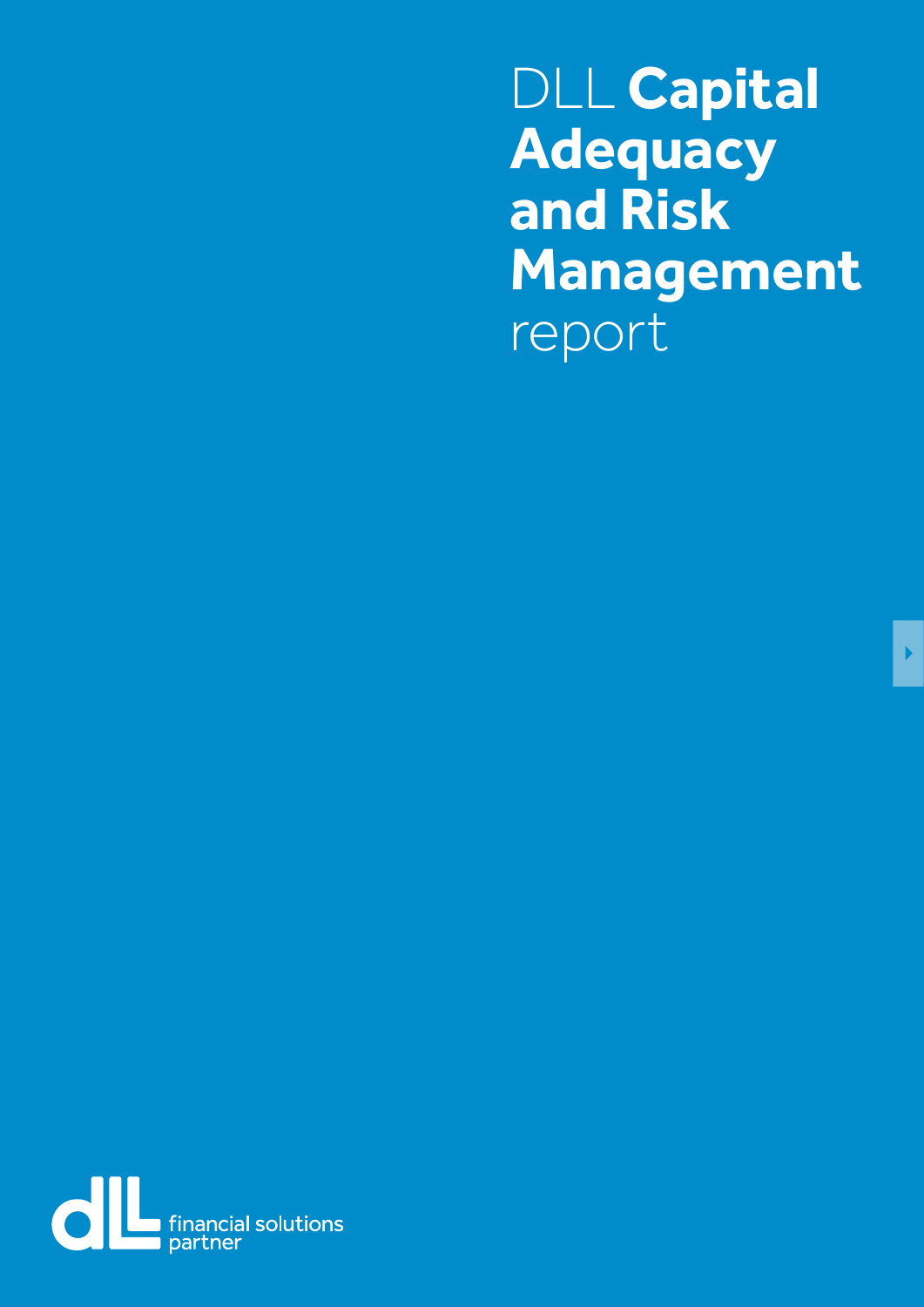# <span id="page-1-1"></span><span id="page-1-0"></span>**Contents**

| 1.   | <b>Introduction</b>                                | 3  |  |
|------|----------------------------------------------------|----|--|
| 2.   | <b>Capital Management</b>                          | 3  |  |
| 2.1. | <b>Qualified Capital</b>                           | 3  |  |
| 2.2. | Risk weighted assets and regulatory capital        | 4  |  |
| 2.3. | Pillar 2 Capital Framework                         | 5  |  |
| 2.4. | <b>Capital Ratios</b>                              | 5  |  |
| 2.5. | Leverage ratio                                     | 6  |  |
| 3.   | <b>Credit risk</b>                                 | 6  |  |
| 3.1. | Credit risk portfolio                              | 6  |  |
| 3.2. | Quantitative information on credit risk mitigation |    |  |
|      | techniques                                         | 9  |  |
| 3.3. | Troubled debt                                      | 11 |  |
| 3.4. | Forbearance                                        | 14 |  |
| 4.   | <b>Remuneration</b>                                | 15 |  |
| 4.1. | General principles for remuneration                | 15 |  |
| 4.2. | <b>Group Remuneration Policy</b>                   | 15 |  |
|      | 4.2.1. Scope                                       | 15 |  |
|      | 4.2.2. Governance                                  | 15 |  |
|      | 4.2.3. Content                                     | 16 |  |
| 5.   | <b>Declaration Executive Board</b>                 | 17 |  |
| 6.   | <b>Appendices</b>                                  | 18 |  |
| 6.1. | Main features capital instruments                  | 18 |  |
| 6.2. | Countercyclical buffer by country and              |    |  |
|      | institution-specific countercyclical buffer rate   | 19 |  |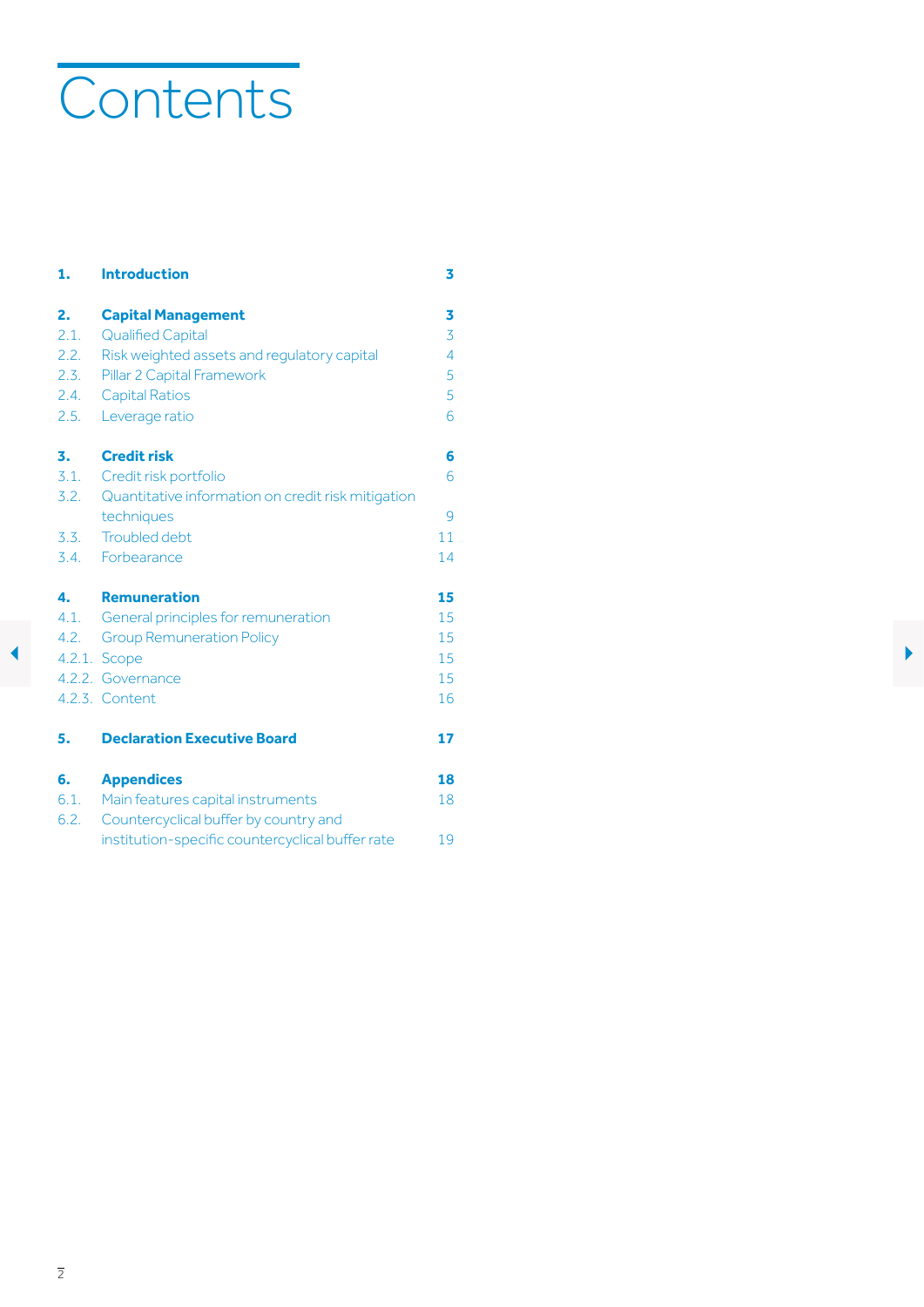# <span id="page-2-0"></span>1. Introduction

De Lage Landen International B.V. (DLL) is a global provider of asset-based financial solutions working across 9 key industries: Agriculture, Food, Healthcare, Clean Technology, Construction, Transportation, Industrial Equipment, Office Equipment and Technology. DLL is present in over 30 countries and operates via a Vendor Finance model, where DLL enters into partnerships with global manufacturers offering integrated solutions to their customers for the entire asset life cycle.

DLL is a credit institution under the Capital Requirements Regulation (CRR) and is a 100% subsidiary of the Coöperatieve Rabobank U.A. (Rabobank). DLL operates through local legal entities, which may conduct business using local licenses and under supervision of local regulators (e.g. DLL Finans AB in Sweden and Banco De Lage Landen Brasil S.A. in Brasil). For (part of) the business in Germany, Italy, Spain and Portugal, business is executed in branches of DLL where the pass porting rights of DLL are leveraged. DLL holds 100% of the shares of its subsidiaries, except for ' joint ventures', where DLL still controls the entities by having a majority in voting rights and economic interest.

DLL is a subsidiary institution that holds financial institutions in third countries. According to CRR article 22 DLL has to comply with solvency requirements on sub-consolidated declines the basis. DLL classifies as significant subsidiary of an EU parent and the state of the state of the state of the state of the state of the state of the state of the state of the state of the state of the state o institution and therefore has to comply with the disclosure requirements explained in article 13(1) paragraph 2 of the CRR on a sub consolidated basis. The information in Pillar 3 has not been audited by DLL's independent external auditors. However, the Pillar 3 disclosures are subject to DLL's internal controls and validation mechanisms, to provide assurance over the information disclosed in this report as well as with regards to compliance with laws and regulations.

# 2. Capital Management

The Executive Board of DLL is responsible for DLL's capital management within the framework as set by it's parent, Rabobank. It is the responsibility of the Executive Board to manage physical capital levels to ensure sufficient capital is held to meet (regulated) requirements and to assure midand long term continuity. Capital requirements are managed actively through DLL's risk strategy, risk appetite, and balance sheet management.

In the yearly Internal Capital Adequacy Assessment Process (ICAAP), DLL assesses the capital adequacy in the context of the current and foreseeable business environment where it operates in and the associated risk exposures as part of the Supervisory Review and Evaluation Process (SREP).

# **2.1. Qualified Capital**

DLL has a very solid capital position. Table 1 provides an overview of the different qualifying capital components as of December 31, 2020, including a full reconciliation with the balance sheet. The main differences between qualifying capital and IFRS capital are regulatory adjustments in qualifying capital following CRR, such as intangibles (including goodwill), deferred tax assets that rely on future profitability and the Internal Ratings Based (IRB) shortfall.

#### **Table 1**

# **Reconciliation of qualifying capital with IFRS capital**

| on December 31, 2020                        |            |                     |
|---------------------------------------------|------------|---------------------|
| in millions of euros                        | Qualifying |                     |
|                                             | capital    | <b>IFRS</b> capital |
| Retained earnings                           | 2,405      | 2,535               |
| Shares and share premium                    | 1,233      | 1,233               |
| Non-controlling interests                   |            |                     |
| Accumulated other comprehensive income      | (71)       | (60)                |
| Regulatory adjustments                      | (15)       |                     |
| <b>Common Equity Tier 1 capital</b>         | 3,552      |                     |
| Non-controlling interests                   |            |                     |
| <b>Tier 1-capital</b>                       | 3,552      |                     |
| Non-controlling interests                   |            |                     |
| Requlatory adjustments                      | 61         |                     |
| <b>Tier 2-capital</b>                       | 61         |                     |
| <b>Total IFRS equity/qualifying capital</b> | 3,613      | 3,708               |

DLL does not apply transitional provisions for capital instruments. A general overview of the main features of the Common Equity Tier 1 instruments is available in [Appendix 6.1](#page-17-1).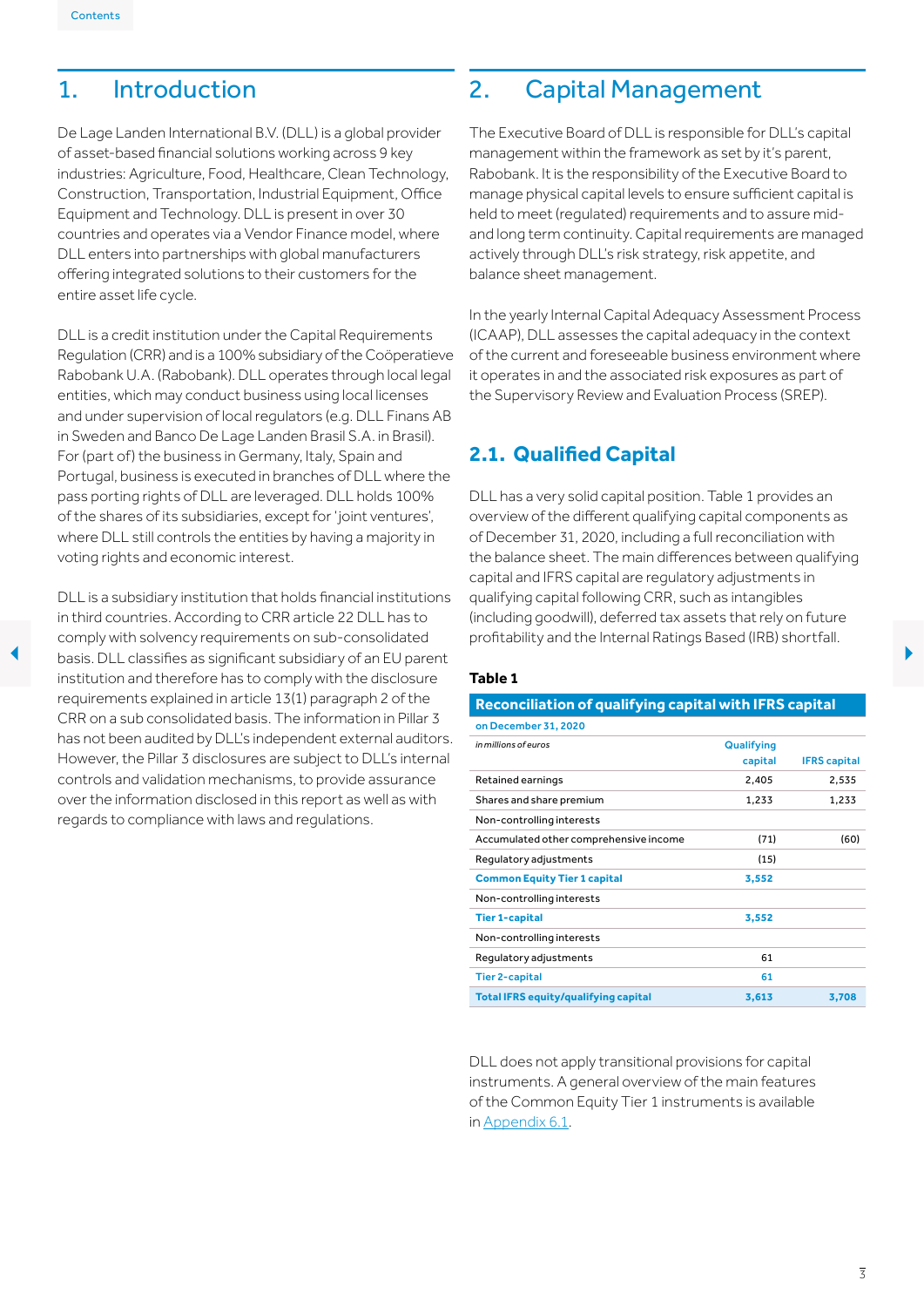<span id="page-3-0"></span>Table 2 provides an overview of changes in qualifying capital during 2020. Compared to December 31, 2019, qualifying capital increased by EUR 307 million to EUR 3,613 million. DLL does not apply the provisions as referred to in article 26 of the CRR to include income for the current year into qualifying capital. As such, the qualifying capital for 2020, does not include the net income for the year 2020.

#### **Table 2**

| Overview of changes in qualifying capital                 |       |
|-----------------------------------------------------------|-------|
| in millions of euros                                      |       |
| <b>Common equity Tier 1 on December 31, 2019</b>          | 3,302 |
| Shares and share premium                                  |       |
| Retained earnings                                         | 264   |
| Dividend                                                  |       |
| Non-controlling interests                                 |       |
| Accumulated other comprehensive income                    | (153) |
| Regulatory adjustments                                    | 139   |
| Closing common equity Tier 1 capital on December 31, 2020 | 3,552 |
|                                                           |       |
| Additional Tier 1 capital on December 31, 2019            |       |
| Non-controlling interests                                 |       |
| Closing additional Tier 1 capital on December 31, 2020    |       |
| Tier 2 capital on December 31, 2019                       | 4     |
| Non-controlling interests                                 |       |
| Regulatory adjustments                                    | 57    |
| Closing tier 2 capital on December 31, 2020               | 61    |

#### **Credit risk**

#### **Market Risk**

The only market risk that is applicable for DLL concerns FX risk.

As of January 1, 2020, DLL has changed its hedging strategy approach from absolute CET1 (equity) hedging to ratio hedging. To support this, DLL deliberately takes open FX positions. DLL has been granted permission on December 17, 2020, to exclude these structural open positions from Pillar 1 RWA calculations.

The remaining overall net foreign exchange position (after excluding the open positions deliberately taken to hedge the CET1 ratio) does not exceed 2% of DLL's Total Capital. Therefore, the RWA for FX risk is 0.

#### **Operational Risk**

The Basic Indicator Approach is used to calculate RWA for operational risk.

#### <span id="page-3-1"></span>**Table 3**

| Dividend                                                                                        |                | Template 4: EU OV1 - Overview of RWA                                             |            |                 |  |
|-------------------------------------------------------------------------------------------------|----------------|----------------------------------------------------------------------------------|------------|-----------------|--|
| Non-controlling interests                                                                       |                | on December 31, 2020                                                             |            |                 |  |
| Accumulated other comprehensive income                                                          | (153)          | in millions of euros                                                             |            | Minimum capital |  |
| Regulatory adjustments                                                                          | 139            |                                                                                  | <b>RWA</b> | requirements    |  |
| Closing common equity Tier 1 capital on December 31, 2020                                       | 3,552          | <b>Credit risk (excluding CCR)</b>                                               | 16,590     | 1,327           |  |
| Additional Tier 1 capital on December 31, 2019                                                  | ÷,             | Of which the standardised approach                                               | 4,080      | 326             |  |
| Non-controlling interests                                                                       |                | Of which the foundation IRB (FIRB) approach                                      |            |                 |  |
| Closing additional Tier 1 capital on December 31, 2020                                          | $\blacksquare$ | Of which the advanced IRB (AIRB) approach                                        | 12,510     | 1,001           |  |
| Tier 2 capital on December 31, 2019                                                             | $\overline{4}$ | Of which equity IRB under the simple risk-                                       |            |                 |  |
| Non-controlling interests                                                                       |                | weighted approach or the IMA                                                     |            |                 |  |
| Regulatory adjustments                                                                          | 57             | <b>CCR</b>                                                                       | 49         | 4               |  |
| Closing tier 2 capital on December 31, 2020                                                     | 61             | Of which mark to market                                                          | 49         | $\overline{4}$  |  |
| Qualifying capital on December 31, 2020                                                         | 3,613          | Of which original exposure                                                       |            |                 |  |
|                                                                                                 |                | Of which the standardised approach                                               |            |                 |  |
|                                                                                                 |                | Of which internal model method (IMM)                                             |            |                 |  |
| 2.2. Risk weighted assets                                                                       |                | Of which risk exposure amount for contributions<br>to the default fund of a CCP  |            |                 |  |
| and regulatory capital                                                                          |                | Of which CVA                                                                     |            |                 |  |
|                                                                                                 |                | <b>Settlement risk</b>                                                           |            |                 |  |
| The CRR provides a set of rules to calculate the minimum                                        |                | Securitisation exposures in the banking book                                     |            |                 |  |
| capital requirements for credit, market, and operational                                        |                | (after the cap)                                                                  |            |                 |  |
| risks. Table 3 presents an overview of the Risk Weighted                                        |                | Of which IRB approach                                                            |            |                 |  |
| Assets (RWA) and the capital requirements on December 31,                                       |                | Of which IRB supervisory formula approach (SFA)                                  |            |                 |  |
| 2020 for the different risk types. Based upon a capital                                         |                | Of which internal assessment approach (IAA)                                      |            |                 |  |
| requirement that equals 8% of RWA (which is the Total                                           |                | Of which standardised approach                                                   |            |                 |  |
| Capital ratio requirement), the total capital requirement                                       |                | <b>Market risk</b>                                                               |            |                 |  |
| for DLL was EUR 1.6 billion on December 31, 2020.                                               |                | Of which the standardised approach                                               |            |                 |  |
|                                                                                                 |                | Of which IMA                                                                     |            |                 |  |
| <b>Credit risk</b>                                                                              |                | Large exposures                                                                  |            |                 |  |
| For the majority of DLL's portfolio, DLL uses the most                                          |                | <b>Operational risk</b>                                                          | 2,659      | 213             |  |
| advanced calculation method, which is the Advanced Internal                                     |                | Of which basic indicator approach                                                | 2,659      | 213             |  |
| Rating Based (A-IRB) approach. For a minor part of the DLL                                      |                | Of which standardised approach                                                   |            |                 |  |
| portfolio the Standardized Approach (SA) is applied. To                                         |                | Of which advanced measurement approach                                           |            |                 |  |
| calculate RWA for Counterparty Credit Risk (CCR), DLL applies                                   |                | Amounts below the thresholds for deduction<br>(subject to 250% risk weight) - SA | 426        | 34              |  |
| the Mark-to-Market method to determine the Exposure Value,<br>where RWA is calculated using SA. |                | Amounts below the thresholds for deduction                                       |            |                 |  |
|                                                                                                 |                | (subject to 250% risk weight) - AIRB<br><b>Floor adjustment</b>                  | 61         | 5               |  |
| <b>Market Risk</b>                                                                              |                | <b>Total</b>                                                                     | 19,785     |                 |  |
|                                                                                                 |                |                                                                                  |            | 1,583           |  |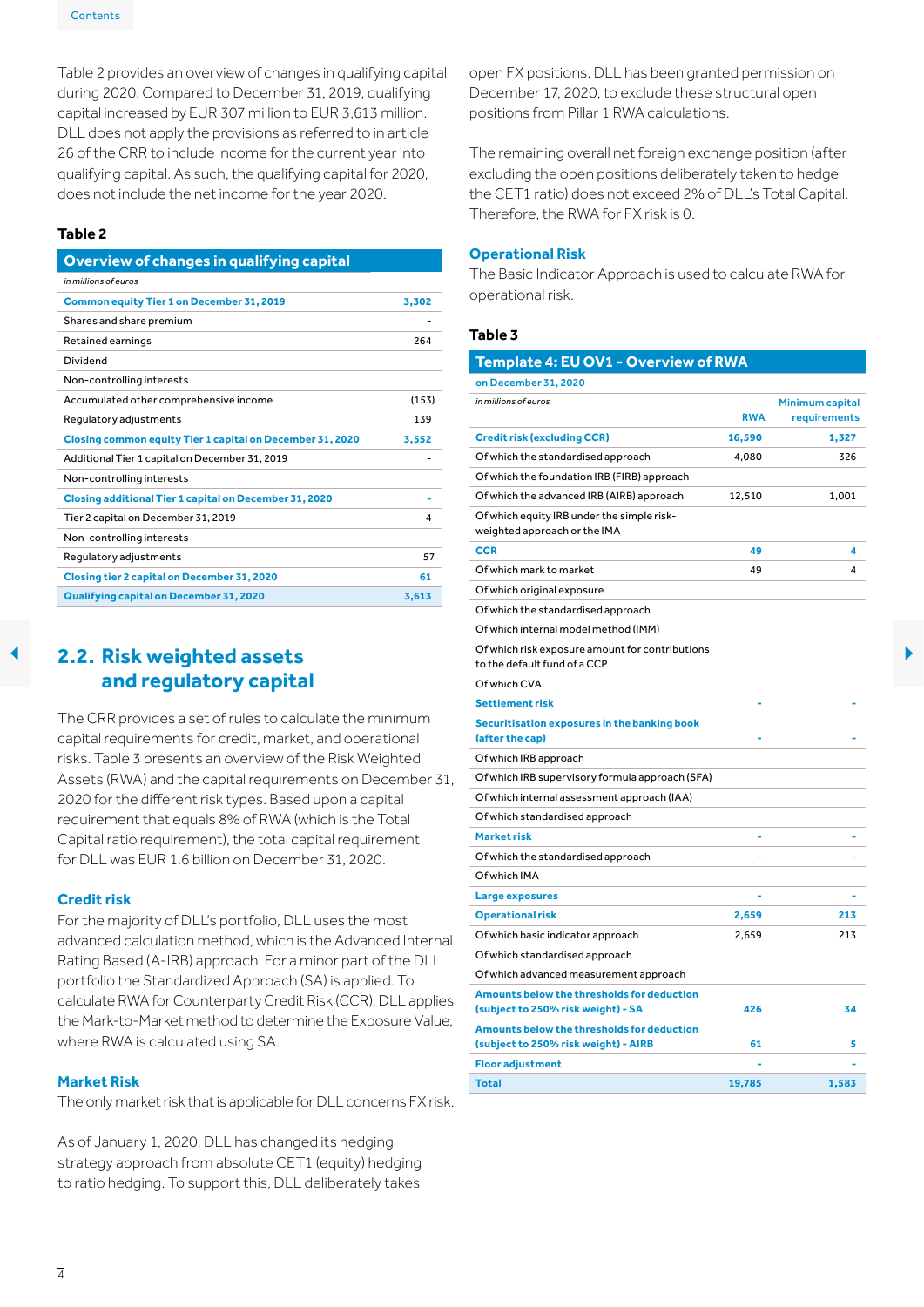<span id="page-4-0"></span>Table 4 shows the RWA flow statements for credit risk exposures that are treated under the A-IRB approach. The decrease in RWA by EUR 94 million is due to a combination of factors such as movements in asset size, asset quality, model updates and foreign exchange movements. In 2020, DLL did not engage in major acquisitions or disposals and there were no major changes in methodologies and/or policies.

#### **Table 4**

**Template 23: EU CR8 - RWA flow statements of credit risk exposures under the IRB approach**

| in millions of euros       | <b>RWA</b> | Capital      |
|----------------------------|------------|--------------|
|                            | amounts    | requirements |
| RWA on December 31, 2019   | 12,604     | 1,008        |
| Asset size                 | 424        | 34           |
| Asset quality              | (75)       | (6)          |
| Model updates              | 123        | 10           |
| Methodology and policy     |            |              |
| Acquisitions and disposals |            |              |
| Foreign exchange movements | (566)      | (45)         |
| Other                      |            |              |
| RWA on December 31, 2020   | 12,510     | 1,001        |

# **2.3. Pillar 2 Capital Framework**

On December 31, 2020, the total Pillar 2 requirement of DLL was EUR 1,983 million:

- EUR 1,583 million regulatory capital requirements;
- EUR 58 million capital requirement for interest rate risk in the banking book;
- EUR 342 million capital requirement for market foreign exchange risk (related to the open FX positions that are deliberately taken to support ratio hedging and that are not included in the Pillar 1 requirements).

The available qualifying capital of EUR 3,613 million, that DLL retains to compensate for potential losses, was well above the Pillar 2 capital requirements. This buffer underlines the financial solidity of DLL.

## **2.4. Capital Ratios**

Table 5 provides an overview of the capital ratios per December 31, 2020. The CET1 ratio equals 17.95% (2019: 15.77%), the Tier 1 ratio equals 17.95% (2019: 15.77%) and the Total Capital ratio equals 18.26% (2019: 15.79%). The CET1 ratio increased by 2.22 percentage points. The main reason for this increase relates to the reduction in RWA for risk.

#### **Table 5**

|                                                             |                                                                                                                    | <b>Capital ratios</b>              |        |  |  |  |
|-------------------------------------------------------------|--------------------------------------------------------------------------------------------------------------------|------------------------------------|--------|--|--|--|
|                                                             | Regulatory capital (RC) is the minimum amount of capital                                                           | on December 31, 2020               |        |  |  |  |
| required by the supervisor. In addition to RC, institutions | in millions of euros                                                                                               |                                    |        |  |  |  |
|                                                             | should set up a framework to calculate an internal estimate                                                        | <b>Risk Weighted Assets</b>        | 19,785 |  |  |  |
|                                                             | on capital required to absorb unexpected losses. Within<br>Rabobank, the Pillar 2 framework covers all areas where | Total Common Equity Tier 1 capital | 3,552  |  |  |  |
|                                                             |                                                                                                                    | <b>Total Tier 1 capital</b>        | 3,552  |  |  |  |
|                                                             | Rabobank is of the opinion that the regulatory framework                                                           | <b>Total qualifying capital</b>    | 3,613  |  |  |  |
|                                                             | does not address the risk, or does not adequately address                                                          | Common Equity Tier 1 ratio         | 17.95% |  |  |  |
| the risk.                                                   | Tier 1 ratio                                                                                                       | 17.95%                             |        |  |  |  |
|                                                             |                                                                                                                    | <b>Total capital ratio</b>         | 18.26% |  |  |  |

DLL must comply with the minimum capital ratios as stipulated under CRR. Effective January 1, 2014, the minimum required percentages are determined on the basis of CRD IV/CRR. Table 6 provides an overview of the minimum capital requirements ratios per December 31, 2020.

**Minimum capital requirements**

| on December 31, 2020       |                                        |                     |                                     |                 |                     |                      |  |  |  |  |  |
|----------------------------|----------------------------------------|---------------------|-------------------------------------|-----------------|---------------------|----------------------|--|--|--|--|--|
|                            | <b>Total SREP capital requirements</b> |                     | <b>Combined buffer requirements</b> |                 |                     |                      |  |  |  |  |  |
|                            |                                        |                     | Capital                             |                 |                     |                      |  |  |  |  |  |
|                            | Pillar <sub>1</sub>                    | Pillar <sub>2</sub> | conservation                        | Countercyclical | Pillar <sub>2</sub> | <b>Total capital</b> |  |  |  |  |  |
|                            | (CRR)                                  | (SREP)              | <b>buffer</b>                       | capital buffer  | quidance            | requirements         |  |  |  |  |  |
| Common Equity Tier 1 ratio | 4.50%                                  | 0.00%               | 2.50%                               | 0.01%           | $0.00\%$            | 7.01%                |  |  |  |  |  |
| Tier 1 ratio               | 6.00%                                  | $0.00\%$            | 2.50%                               | 0.01%           | $0.00\%$            | 8.51%                |  |  |  |  |  |
| Total capital ratio        | 8.00%                                  | 0.00%               | 2.50%                               | 0.01%           | $0.00\%$            | 10.51%               |  |  |  |  |  |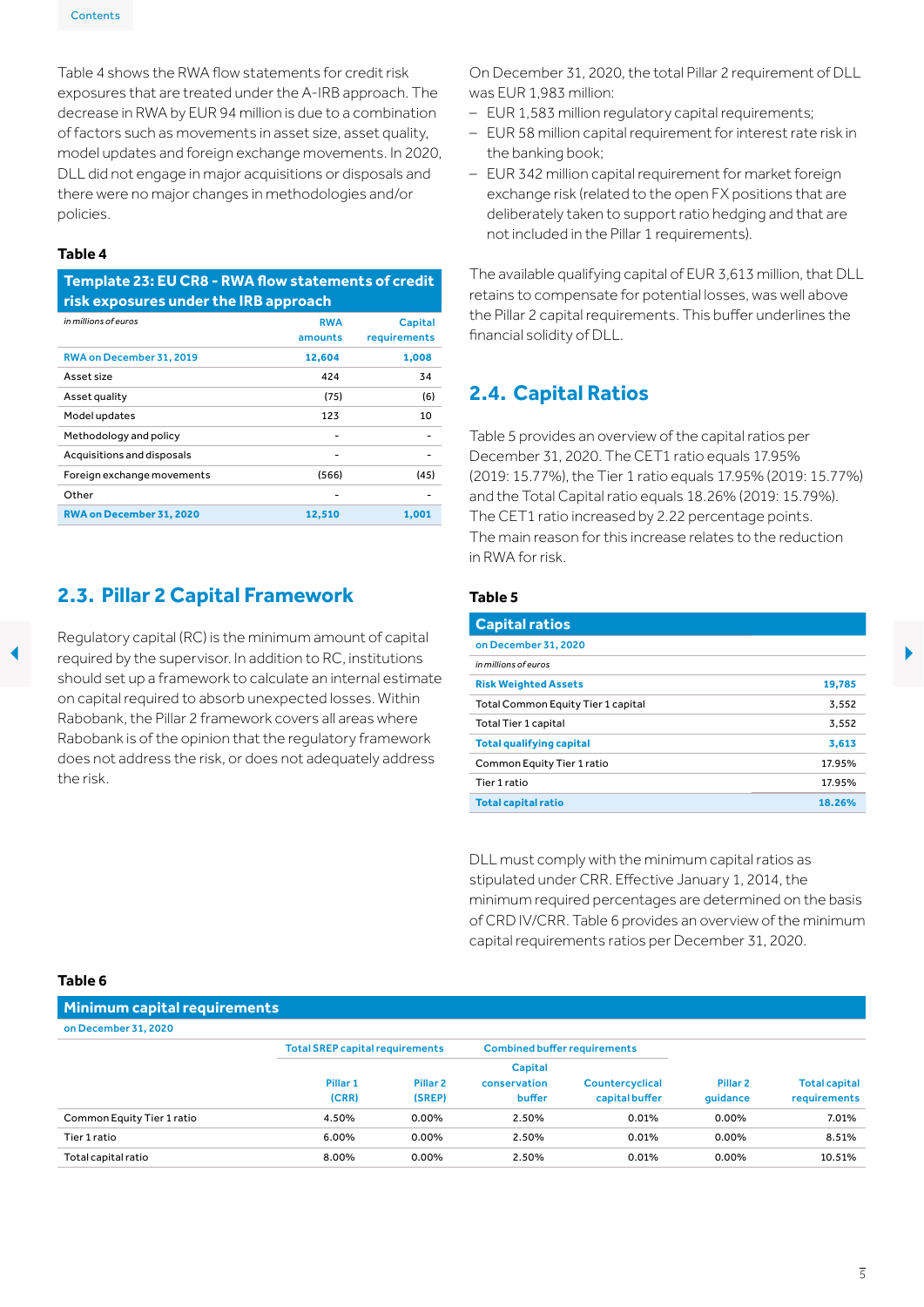<span id="page-5-0"></span>The capital conservation buffer has reached the full buffer requirement of 2.5% since 2019. The countercyclical buffer requirement of up to maximum 2.5% may be imposed by the local competent authorities. For DLL the average countercyclical capital buffer requirement was 0.01% per December 31, 2020. A geographical breakdown of the exposures relevant for the calculation of the countercyclical capital buffer is available in [Appendix](#page-18-1) 6.2.

Based on the outcome of the SREP, an additional Pillar 2 own funds requirement and Pillar 2 own funds guidance can be imposed by the European Central Bank (ECB). For 2020, the ECB did not impose a Pillar 2 own funds requirement/ guidance for DLL.

## **2.5. Leverage ratio**

# **3.1. Credit risk portfolio**

- 1 In the remainder of this document, the risk types mentioned in [Table](#page-3-1) 3 'Template 4 EU:OV1 -OverviewofRWA' are leading.This implies, unless statedotherwise, that the credit risk portfolio (row 1 of template 4) does not take into account:
	- Counterparty Credit Risk CR (gross amount EUR 103 million and RWA amount EUR 49million); and
	- Amounts below the threshold for deduction and therefore risk weighted: • Deferred Tax Assets (DTA) (gross amount EUR 170 million and RWA amount
	- EUR 426million)
	- Significant Investments in Financial Sector Entities (gross amount EUR 24 million and RWA amount EUR 61 million)

Furthermore, other non credit-obligation (ONCO) assets are, unless stated otherwise, excluded fromthe creditrisk portfoliobecause these exposures are not assigned to exposure classes (gross amount EUR 493 million and RWA amount EUR 2,294million).

The following four templates show different breakdowns of the credit risk portfolio<sup>1</sup>. The total credit risk portfolio includes intercompany positions with Rabobank (EUR 2,643 million) and (the notional value of) off-balance credit facilities (EUR 5,467 million).

#### **Breakdown per exposure class**

#### **Table 7**

| Based on the outcome of the SREP, an additional Pillar Z<br>own funds requirement and Pillar 2 own funds guidance can                     | Template 7: EU CRB-B-Total and average net amount<br>of exposures            |                                          |                             |  |  |  |
|-------------------------------------------------------------------------------------------------------------------------------------------|------------------------------------------------------------------------------|------------------------------------------|-----------------------------|--|--|--|
| be imposed by the European Central Bank (ECB). For 2020,<br>the ECB did not impose a Pillar 2 own funds requirement/<br>guidance for DLL. | <b>Net values of exposures</b><br>in millions of euros                       | Net value of<br>exposures<br>on December | Average<br>net<br>exposures |  |  |  |
|                                                                                                                                           |                                                                              | 31,2020                                  | over 2020                   |  |  |  |
| The actual ratios of DLL exceed the minimum required                                                                                      | Central governments or central banks                                         | 74                                       | 80                          |  |  |  |
| capital ratios, thereby underlining again the financial solidity                                                                          | Institutions                                                                 | 2,825                                    | 2,301                       |  |  |  |
| of DLL. Additionally, this indicates that DLL remains well                                                                                | Corporates                                                                   | 8,262                                    | 8,286                       |  |  |  |
| positioned to absorb the possible impact of Basel III reforms.                                                                            | Of which: Specialised lending                                                |                                          |                             |  |  |  |
|                                                                                                                                           | Of which: SMEs                                                               | 1,857                                    | 1,907                       |  |  |  |
|                                                                                                                                           | Retail                                                                       | 22,378                                   | 22,252                      |  |  |  |
| 2.5. Leverage ratio                                                                                                                       | Secured by real estate property                                              |                                          |                             |  |  |  |
|                                                                                                                                           | Of which: SMEs                                                               |                                          |                             |  |  |  |
| The leverage ratio is defined as Tier 1 capital divided by a                                                                              | Of which: Non-SMEs                                                           |                                          |                             |  |  |  |
| non-risk-based measure of the on- and off-balance sheet                                                                                   | Qualifying revolving                                                         |                                          |                             |  |  |  |
| items. According to article 22 of the CRR, DLL does not                                                                                   | Other retail                                                                 | 22,378                                   | 22,252                      |  |  |  |
| have to comply with leverage ratio requirements on a sub-                                                                                 | Of which: SMEs                                                               | 21,507                                   | 21,416                      |  |  |  |
| consolidated level.                                                                                                                       | Of which: Non-SMEs                                                           | 871                                      | 836                         |  |  |  |
|                                                                                                                                           | Equity                                                                       |                                          |                             |  |  |  |
|                                                                                                                                           | <b>Total IRB approach</b>                                                    | 33,539                                   | 32,919                      |  |  |  |
|                                                                                                                                           | Central governments or central banks                                         | 396                                      | 401                         |  |  |  |
| $\overline{3}$ .<br><b>Credit risk</b>                                                                                                    | Regional governments or local authorities                                    |                                          |                             |  |  |  |
|                                                                                                                                           | Public sector entities                                                       |                                          |                             |  |  |  |
|                                                                                                                                           | Multilateral development banks                                               |                                          |                             |  |  |  |
|                                                                                                                                           | International organisations                                                  |                                          |                             |  |  |  |
| 3.1. Credit risk portfolio                                                                                                                | Institutions                                                                 | 139                                      | 129                         |  |  |  |
|                                                                                                                                           | Corporates                                                                   | 7,165                                    | 7,244                       |  |  |  |
| For the majority of its portfolio, DLL applies the A-IRB                                                                                  | Of which: SMEs                                                               | 334                                      | 425                         |  |  |  |
| approach to calculate its regulatory capital requirements                                                                                 | Retail                                                                       | 2,332                                    | 2,435                       |  |  |  |
| according to CRR (CRD IV). For credit risk the IRB approach                                                                               | Of which: SMEs                                                               | 2,332                                    | 2,435                       |  |  |  |
| is the most advanced and risk-sensitive approach within                                                                                   | Secured by mortgages on immovable property                                   |                                          |                             |  |  |  |
| the CRR, allowing DLL to make use of its internal rating                                                                                  | Of which: SMEs                                                               |                                          |                             |  |  |  |
| methodologies and models. For a minor part of the DLL                                                                                     | Exposures in default                                                         | 93                                       | 132                         |  |  |  |
| portfolio the standardized approach is applied.                                                                                           | Items associated with particularly high risk                                 |                                          |                             |  |  |  |
|                                                                                                                                           | Covered bonds                                                                |                                          |                             |  |  |  |
|                                                                                                                                           | Claims on institutions and corporates with a<br>short-term credit assessment |                                          |                             |  |  |  |
|                                                                                                                                           | Collective investments undertakings                                          |                                          |                             |  |  |  |
|                                                                                                                                           | Equity exposures                                                             |                                          |                             |  |  |  |
|                                                                                                                                           | Other exposures                                                              |                                          |                             |  |  |  |
| 1 In the remainder of this document, the risk types mentioned in Table 3'Template                                                         | <b>Total standardised approach</b>                                           | 10,125                                   | 10,341                      |  |  |  |
| 4 EU: OV1 - Overview of RWA' are leading. This implies, unless stated otherwise,                                                          | <b>Total</b>                                                                 | 43,664                                   | 43,260                      |  |  |  |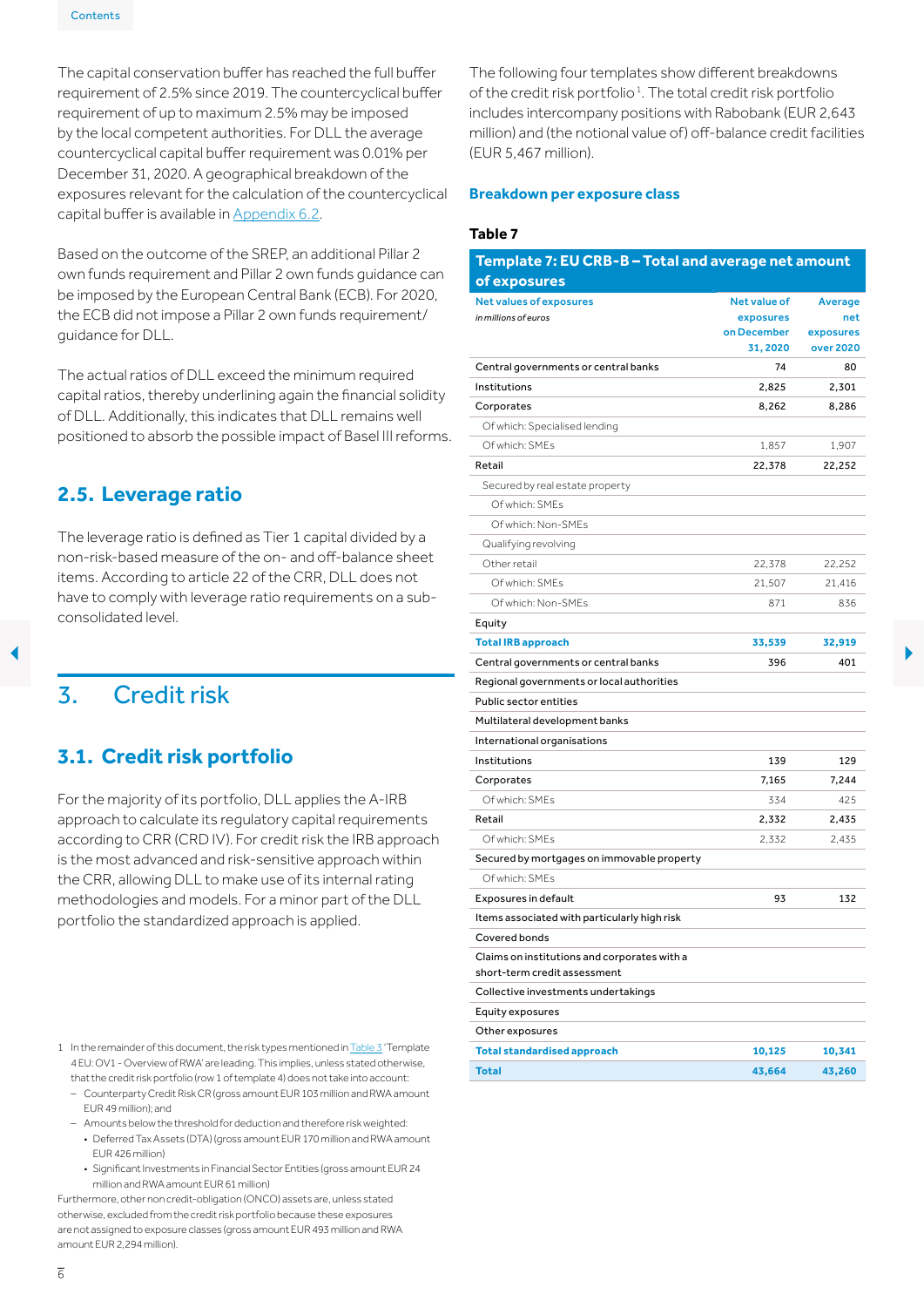# <span id="page-6-0"></span>**Geographical breakdown of exposures**

#### **Table 8**

# **Template 8: EU CRB-C – Geographical breakdown of exposures**

| on December 31, 2020                                                         |                          |                 |                |                |                          |                  |                          |              |
|------------------------------------------------------------------------------|--------------------------|-----------------|----------------|----------------|--------------------------|------------------|--------------------------|--------------|
| <b>Net values of exposures</b>                                               | The                      |                 | <b>North</b>   | Latin          |                          |                  |                          |              |
| in millions of euros                                                         | <b>Netherlands</b>       | <b>Other EU</b> | <b>America</b> | <b>America</b> | Asia                     | <b>Australia</b> | <b>Other</b>             | <b>Total</b> |
| Central governments or central banks                                         |                          | 11              | 53             |                |                          | 10               |                          | 74           |
| Institutions                                                                 | 2,513                    | 121             | 99             | 36             | 56                       |                  |                          | 2,825        |
| Corporates                                                                   | 413                      | 2,841           | 4,012          | 147            |                          | 849              |                          | 8,262        |
| Retail                                                                       | 1,165                    | 9,583           | 9,743          | 865            | $\overline{\phantom{a}}$ | 1,022            | $\sim$                   | 22,378       |
| Equity                                                                       |                          |                 |                |                |                          |                  |                          |              |
| <b>Total IRB approach</b>                                                    | 4,091                    | 12,556          | 13,907         | 1,048          | 56                       | 1,881            | ٠                        | 33,539       |
| Central governments or central banks                                         | 145                      | 91              | 137            | 15             | 3                        | 5                | $\overline{\phantom{0}}$ | 396          |
| Regional governments or local authorities                                    |                          |                 |                |                |                          |                  |                          |              |
| Public sector entities                                                       |                          |                 |                |                |                          |                  |                          |              |
| Multilateral development banks                                               |                          |                 |                |                |                          |                  |                          |              |
| International organisations                                                  |                          |                 |                |                |                          |                  |                          |              |
| Institutions                                                                 |                          | 51              | 41             | 18             | 22                       | $\overline{7}$   | $\overline{\phantom{a}}$ | 139          |
| Corporates                                                                   | 137                      | 2,820           | 3,428          | 239            | 125                      | 416              |                          | 7,165        |
| Retail                                                                       | 35                       | 1,333           | 11             | 217            | 343                      | 393              |                          | 2,332        |
| Secured by mortgages on immovable property                                   |                          |                 |                |                |                          |                  |                          |              |
| Exposures in default                                                         | $\overline{\phantom{a}}$ | 34              | $\overline{2}$ | 21             | 29                       | $\overline{7}$   |                          | 93           |
| Items associated with particularly high risk                                 |                          |                 |                |                |                          |                  |                          |              |
| Covered bonds                                                                |                          |                 |                |                |                          |                  |                          |              |
| Claims on institutions and corporates with a short<br>term credit assessment |                          |                 |                |                |                          |                  |                          |              |
| Collective investments undertakings                                          |                          |                 |                |                |                          |                  |                          |              |
| Equity exposures                                                             |                          |                 |                |                |                          |                  |                          |              |
| Other exposures                                                              |                          |                 |                |                |                          |                  |                          |              |
| <b>Total standardized approach</b>                                           | 317                      | 4,329           | 3,619          | 510            | 522                      | 828              | ٠                        | 10,125       |
| <b>Total</b>                                                                 | 4,408                    | 16,885          | 17,526         | 1,558          | 578                      | 2,709            | ٠                        | 43,664       |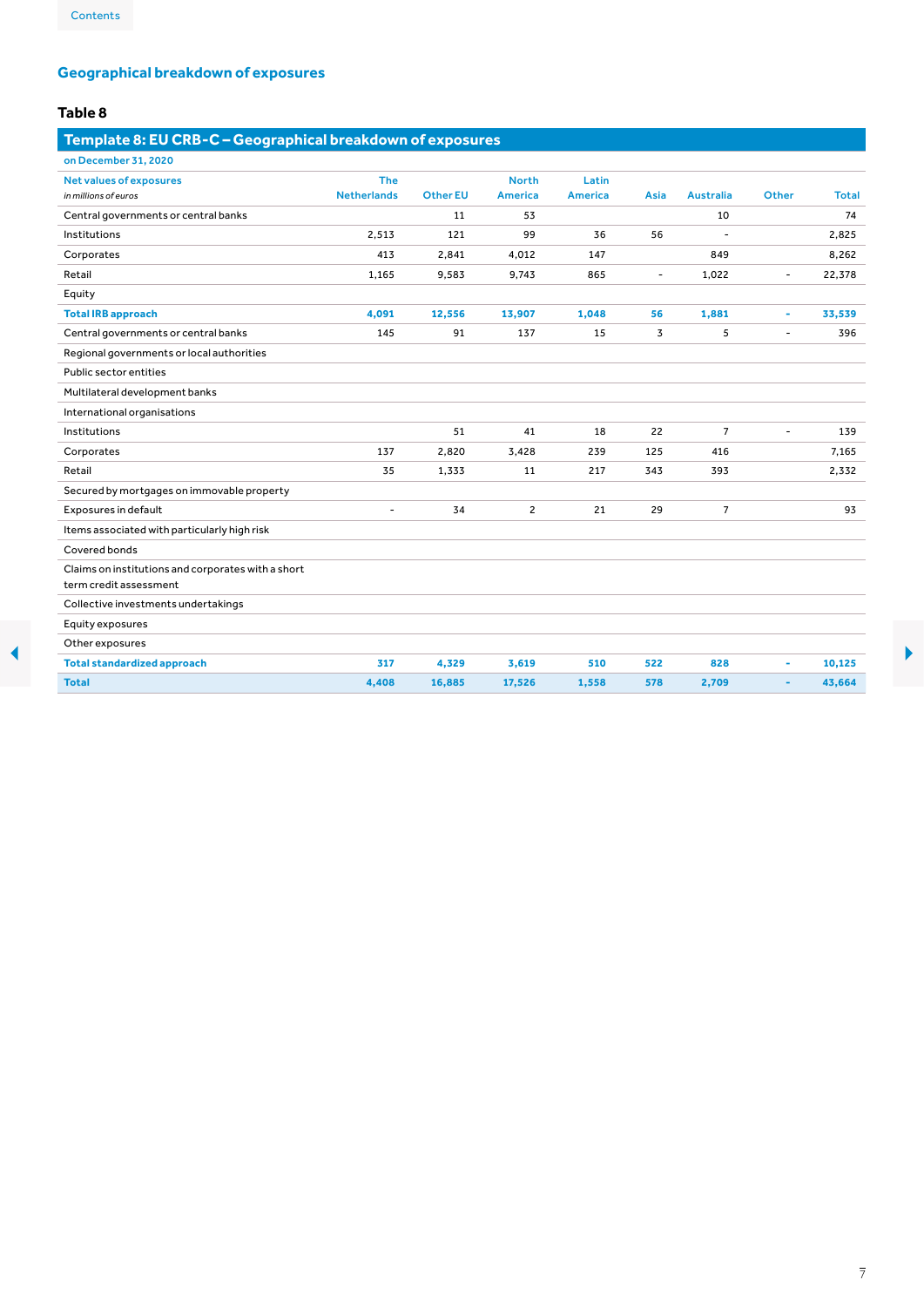# <span id="page-7-0"></span>**Industry breakdown of exposures**

#### **Table 9**

# **Template 9: EU CRB-D – Concentration of exposures by industry or counterparty types**

| on December 31, 2020                                                        |                          |                |                          |                |                 |                                     |                          |                          |                          |              |
|-----------------------------------------------------------------------------|--------------------------|----------------|--------------------------|----------------|-----------------|-------------------------------------|--------------------------|--------------------------|--------------------------|--------------|
| <b>Net values of exposures</b><br>in millions of euros                      |                          |                |                          |                |                 | <b>Central</b><br><b>Government</b> |                          |                          |                          |              |
|                                                                             | Food                     | Food           |                          | <b>Other</b>   |                 | or Central                          |                          |                          |                          |              |
|                                                                             | (animal)                 | (vegetable)    | Industry                 | <b>F&amp;A</b> | <b>Services</b> | <b>Banks</b>                        | <b>Banks</b>             | <b>Households</b>        | <b>Trade</b>             | <b>Total</b> |
| Central governments or central banks                                        | $\overline{\phantom{a}}$ | $\overline{a}$ | $\overline{\phantom{a}}$ | $\overline{a}$ |                 | 74                                  | $\blacksquare$           | $\blacksquare$           | $\blacksquare$           | 74           |
| Institutions                                                                | $\overline{a}$           | ÷,             | $\overline{a}$           | $\blacksquare$ | 2,756           | $\sim$                              | 69                       | $\overline{a}$           | $\blacksquare$           | 2,825        |
| Corporates                                                                  | 194                      | 330            | 1,215                    | 1,245          | 3,594           | $\overline{a}$                      | $\overline{\phantom{a}}$ | $\blacksquare$           | 1,684                    | 8,262        |
| Retail                                                                      | 2,164                    | 4,367          | 2,666                    | 2,105          | 8,183           | 198                                 | 29                       | 871                      | 1,795                    | 22,378       |
| Equity                                                                      |                          |                |                          |                |                 |                                     |                          |                          |                          |              |
| <b>Total IRB approach</b>                                                   | 2,358                    | 4,697          | 3,881                    | 3,350          | 14,533          | 272                                 | 98                       | 871                      | 3,479                    | 33,539       |
| Central governments or central banks                                        | $\overline{\phantom{a}}$ | $\sim$         | $\blacksquare$           | $\blacksquare$ |                 | 396                                 | $\sim$                   | $\overline{a}$           | $\overline{a}$           | 396          |
| Regional governments or local<br>authorities                                |                          |                |                          |                |                 |                                     |                          |                          |                          |              |
| Public sector entities                                                      |                          |                |                          |                |                 |                                     |                          |                          |                          |              |
| Multilateral development banks                                              |                          |                |                          |                |                 |                                     |                          |                          |                          |              |
| International organisations                                                 |                          |                |                          |                |                 |                                     |                          |                          |                          |              |
| Institutions                                                                | $\blacksquare$           | $\overline{a}$ | $\overline{\phantom{a}}$ | $\overline{a}$ | $\overline{4}$  | $\overline{\phantom{a}}$            | 135                      | $\overline{a}$           | $\overline{\phantom{a}}$ | 139          |
| Corporates                                                                  | 92                       | 687            | 293                      | 1,902          | 1,223           | 3                                   | 8                        | $\overline{\phantom{a}}$ | 2,957                    | 7,165        |
| Retail                                                                      | 428                      | 237            | 185                      | 572            | 616             | $\overline{c}$                      | $\mathbf{1}$             | $\overline{a}$           | 291                      | 2,332        |
| Secured by mortgages on immovable<br>property                               |                          |                |                          |                |                 |                                     |                          |                          |                          | ٠            |
| Exposures in default                                                        | 5                        | 13             | 9                        | 10             | 47              |                                     |                          |                          | 9                        | 93           |
| Items associated with particularly<br>highrisk                              |                          |                |                          |                |                 |                                     |                          |                          |                          |              |
| Covered bonds                                                               |                          |                |                          |                |                 |                                     |                          |                          |                          |              |
| Claims on institutions and corporates<br>with a shortterm credit assessment |                          |                |                          |                |                 |                                     |                          |                          |                          | ۰            |
| Collective investments undertakings                                         |                          |                |                          |                |                 |                                     |                          |                          |                          |              |
| Equity exposures                                                            |                          |                |                          |                |                 |                                     |                          |                          |                          |              |
| Other exposures                                                             |                          |                |                          |                |                 |                                     |                          |                          |                          |              |
| <b>Total standardized approach</b>                                          | 525                      | 937            | 487                      | 2,484          | 1,890           | 401                                 | 144                      | ٠                        | 3,257                    | 10,125       |
| <b>Total</b>                                                                | 2,883                    | 5,634          | 4,368                    | 5,834          | 16,423          | 673                                 | 242                      | 871                      | 6,736                    | 43,664       |
|                                                                             |                          |                |                          |                |                 |                                     |                          |                          |                          |              |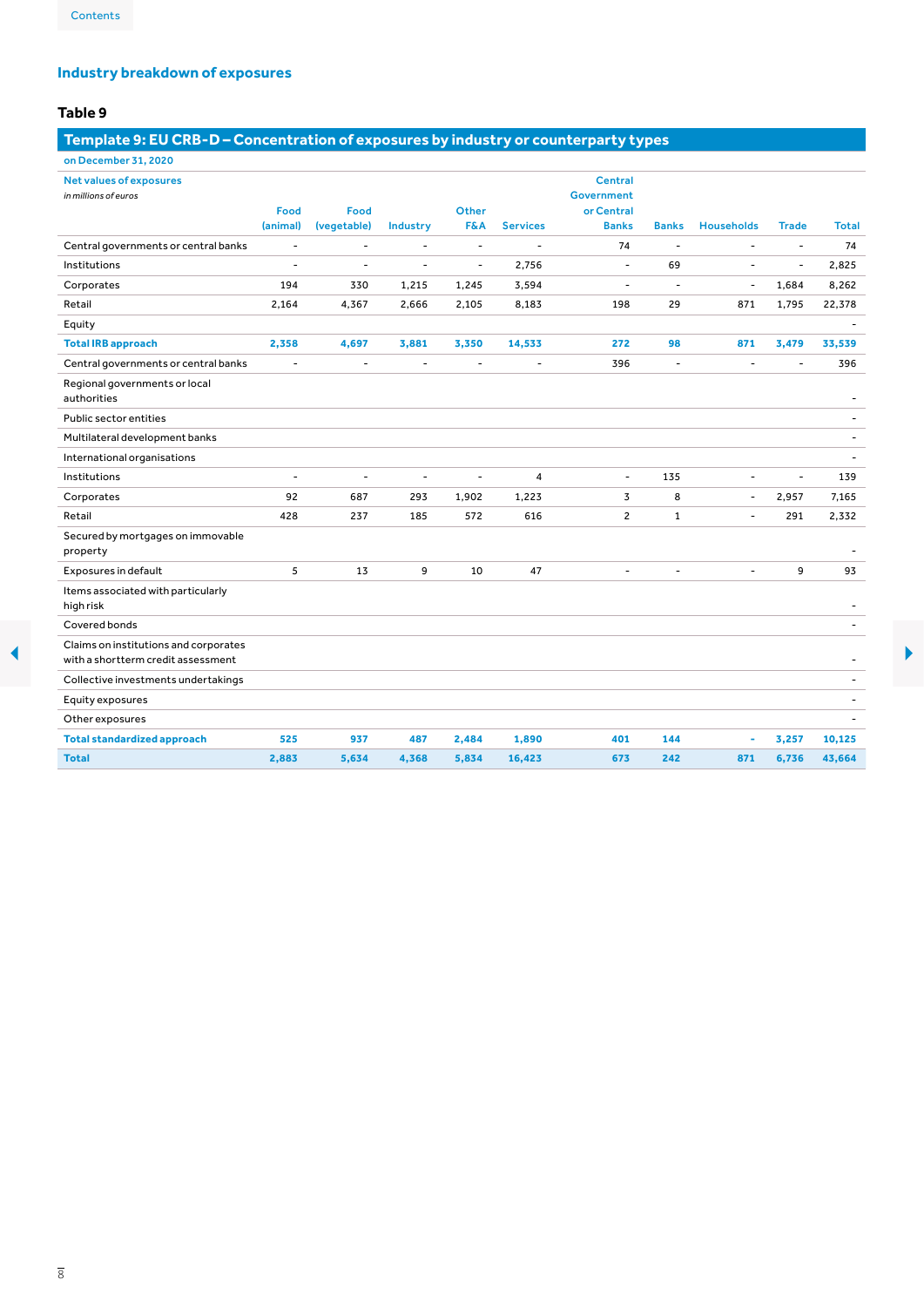#### <span id="page-8-0"></span>**Maturity breakdown of exposures 2**

#### **Table 10**

| Template 10: EU CRB-E-Maturity of exposures                              |         |                |                |           |                          |              |
|--------------------------------------------------------------------------|---------|----------------|----------------|-----------|--------------------------|--------------|
| on December 31, 2020                                                     |         |                |                |           |                          |              |
| <b>Net values of exposures</b>                                           | On      |                | $>1$ year      |           | <b>No stated</b>         |              |
| in millions of euros                                                     | demand* | $\leq 1$ year  | $\leq$ 5 years | > 5 years | maturity                 | <b>Total</b> |
| Central governments or central banks                                     |         | 6              | 55             | 13        |                          | 74           |
| Institutions                                                             |         | 9              | 104            | 69        | 2,627                    | 2,809        |
| Corporates                                                               |         | 1,724          | 5,278          | 1,260     |                          | 8,262        |
| Retail                                                                   |         | 1,782          | 16,415         | 4,195     | (14)                     | 22,378       |
| Equity                                                                   |         |                |                |           |                          |              |
| <b>Total IRB approach</b>                                                |         | 3,521          | 21,852         | 5,537     | 2,613                    | 33,523       |
| Central governments or central banks                                     |         | $\overline{a}$ | $\overline{a}$ |           | 396                      | 396          |
| Regional governments or local authorities                                |         |                |                |           |                          |              |
| Public sector entities                                                   |         |                |                |           |                          |              |
| Multilateral development banks                                           |         |                |                |           |                          |              |
| International organisations                                              |         |                |                |           |                          |              |
| Institutions                                                             |         | $\overline{a}$ | 5              |           | 134                      | 139          |
| Corporates                                                               |         | 557            | 795            | 83        | 279                      | 1,714        |
| Retail                                                                   |         | 569            | 1,644          | 119       | $\overline{\phantom{a}}$ | 2,332        |
| Secured by mortgages on immovable property                               |         |                |                |           |                          |              |
| Exposures in default                                                     |         | 22             | 56             | 9         | 6                        | 93           |
| Items associated with particularly high risk                             |         |                |                |           |                          |              |
| Covered bonds                                                            |         |                |                |           |                          |              |
| Claims on institutions and corporates with a shortterm credit assessment |         |                |                |           |                          |              |
| Collective investments undertakings                                      |         |                |                |           |                          |              |
| Equity exposures                                                         |         |                |                |           |                          |              |
| Other exposures                                                          |         |                |                |           |                          |              |
| <b>Total standardized approach</b>                                       |         | 1,148          | 2,500          | 211       | 815                      | 4,674        |
| <b>Total</b>                                                             |         | 4,669          | 24,352         | 5,748     | 3,428                    | 38,197       |

\* On demand exposures are reported in the ≤ 1 year bucket.

# **3.2. Quantitative information on credit risk mitigation techniques**

For credit risk mitigation DLL, being an asset-based finance company, mainly relies on the asset that is financed, being at the same time the prime source of collateral (credit risk mitigation). Netting is not applied.

DLL has a specialized asset management department that is responsible for asset valuation and residual value estimation. These estimations are taken into account during underwriting new business. Value lines are available for every relevant asset, reflecting the value of the asset during the economic lifetime of the asset.

Assets that are financed by DLL (and that are the prime source of collateral for DLL) fall into the following industries: Agriculture, Food, Healthcare, Clean Technology, Construction, Transportation, Industrial Equipment, Office Equipment and Technology.

DLL has a highly diversified portfolio, in terms of number of obligors, number of contracts, countries where exposures are booked and assets that are financed. Credit risk concentration from a credit risk mitigation perspective is not applicable.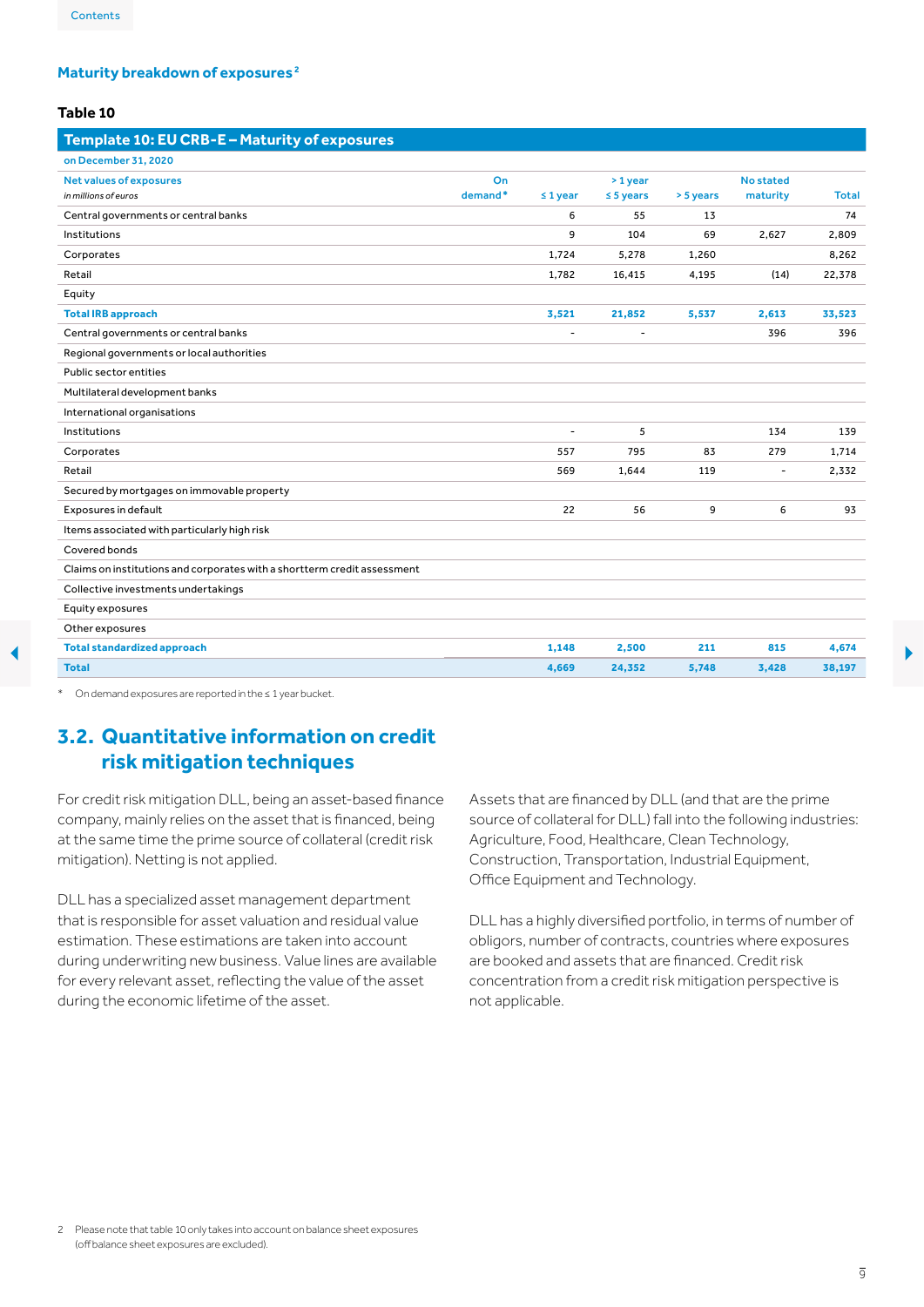<span id="page-9-0"></span>Table 11 provides an overview of all credit risk exposures. On December 31, 2020, the total amount of exposures net of allowances and impairments was EUR 43,664 million of which EUR 807 million concerns defaulted exposures..

#### **Table 11**

| Template 18: EU CR3 - CRM techniques - Overview                           |                               |                             |                                              |                                                        |                                                      |
|---------------------------------------------------------------------------|-------------------------------|-----------------------------|----------------------------------------------|--------------------------------------------------------|------------------------------------------------------|
| on December 31, 2020                                                      |                               |                             |                                              |                                                        |                                                      |
| <b>Exposure net of allowances and impairments</b><br>in millions of euros | <b>Exposures</b><br>unsecured | <b>Exposures</b><br>secured | <b>Exposures</b><br>secured by<br>collateral | <b>Exposures secured</b><br>by financial<br>quarantees | <b>Exposures</b><br>secured by credit<br>derivatives |
| Total loans (including operating lease)                                   | 3.210                         | 34.987                      | 34.987                                       |                                                        |                                                      |
| Total debt securities                                                     |                               |                             |                                              |                                                        |                                                      |
| Off-balance-sheet exposures                                               | 5,467                         | $\overline{\phantom{a}}$    | -                                            |                                                        |                                                      |
| <b>Total</b>                                                              | 8,677                         | 34,987                      | 34,987                                       |                                                        |                                                      |
| Of which defaulted                                                        |                               | 807                         | 807                                          |                                                        |                                                      |

Table 12 provides an overview of the credit risk exposures and credit risk mitigation effects in the SA portfolio. For SA RWA calculations credit risk mitigation techniques are not taken into account, which is a prudent approach.

#### **Table 12**

# **Template 19: EU CR4 – Standardised approach – Credit risk exposure and CRM effects**

| in millions of euros                                            |                             | <b>Exposures before CCF and CRM</b> |                             | <b>Exposures post CCF and CRM</b> |            | <b>RWA and RWA density</b> |
|-----------------------------------------------------------------|-----------------------------|-------------------------------------|-----------------------------|-----------------------------------|------------|----------------------------|
|                                                                 | On-balance-<br>sheet amount | Off-balance-<br>sheet amount        | On-balance-<br>sheet amount | Off-balance-<br>sheet amount      | <b>RWA</b> | <b>RWA</b><br>density      |
| Central governments or central banks                            | 396                         |                                     | 396                         |                                   | 28         | 6.96%                      |
| Regional government or local authorities                        |                             |                                     |                             |                                   |            |                            |
| Public sector entities                                          |                             |                                     |                             |                                   |            |                            |
| Multilateral development banks                                  |                             |                                     |                             |                                   |            |                            |
| International organisations                                     |                             |                                     |                             |                                   |            |                            |
| Institutions                                                    | 139                         |                                     | 139                         |                                   | 63         | 45.56%                     |
| Corporates                                                      | 1,714                       | 5,451                               | 1,714                       | 512                               | 2,212      | 99.39%                     |
| Retail                                                          | 2,332                       |                                     | 2,332                       |                                   | 1,684      | 72.21%                     |
| Secured by mortgages on immovable property                      |                             |                                     |                             |                                   |            |                            |
| Exposures in default                                            | 93                          |                                     | 93                          |                                   | 93         | 100.00%                    |
| Higher-risk categories                                          |                             |                                     |                             |                                   |            |                            |
| Covered bonds                                                   |                             |                                     |                             |                                   |            |                            |
| Institutions and corporates with a short-term credit assessment |                             |                                     |                             |                                   |            |                            |
| Collective investment undertakings                              |                             |                                     |                             |                                   |            |                            |
| Equity                                                          |                             |                                     |                             |                                   |            |                            |
| Other items                                                     |                             |                                     |                             |                                   |            |                            |

For the A-IRB portfolio, internally developed Loss Given Default (LGD) models are available. During the LGD model development recoveries of all credit risk mitigation techniques are taken into account. DLL does not make use of credit derivatives.

 $\overline{10}$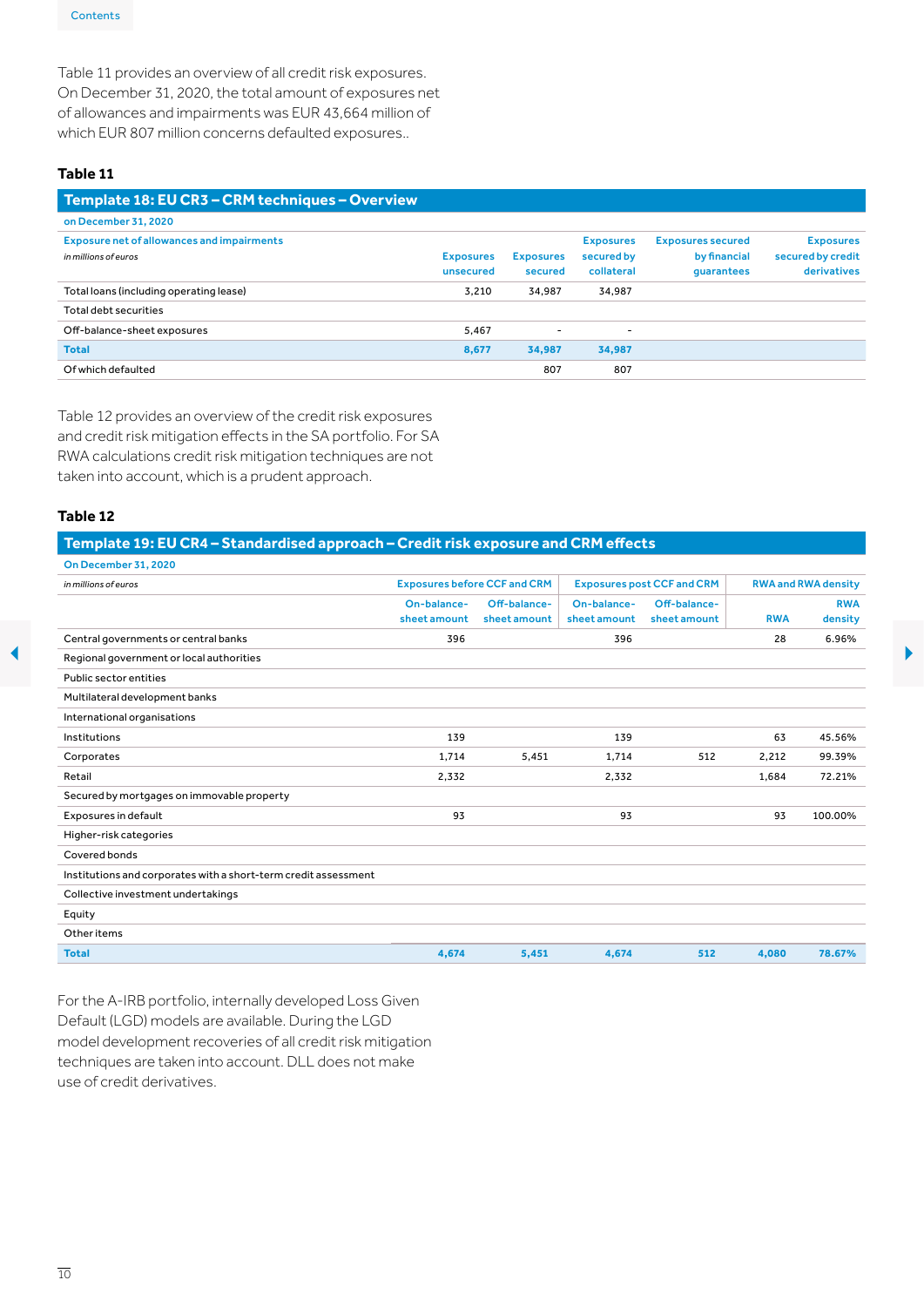#### <span id="page-10-0"></span>**Table 13**

#### **Template 22: EU CR7 – IRB approach – Effect on the RWA of credit derivatives used as CRM techniques**

| on December 31, 2020                     |                                                |                      |
|------------------------------------------|------------------------------------------------|----------------------|
| in millions of euros                     | <b>Pre-credit</b><br>derivatives<br><b>RWA</b> | Actual<br><b>RWA</b> |
| Central governments or central banks     | 9                                              | 9                    |
| Institutions                             | 262                                            | 262                  |
| Corporates-SMEs                          | 916                                            | 916                  |
| Corporates - Specialised lending         |                                                |                      |
| Corporates-Other                         | 3,132                                          | 3,132                |
| Retail - Secured by real estate SMEs     |                                                |                      |
| Retail - Secured by real estate non-SMEs |                                                |                      |
| Retail - Qualifying revolving            |                                                |                      |
| Retail - Other SMEs                      | 184                                            | 184                  |
| Retail - Other non-SMEs                  | 5.703                                          | 5,703                |
| <b>Equity IRB</b>                        |                                                |                      |
| Other non credit obligation assets       | 2,304                                          | 2.304                |
| Total*                                   | 12,510                                         | 12,510               |
|                                          |                                                |                      |

\* Please note thatONCOassets are excluded fromtable 11 buttheRWAassociated with the ONCO assets are included in table 13.

# <span id="page-10-1"></span>**3.3. Troubled debt**

Within DLL's retail business model, monitoring past due (i.e. delinquent) exposures is very important. Delinquency is an indicator of a debtor's payment moral and the most important indicator that obligors are experiencing financial difficulties. From a collection perspective, every exposure for Under the CRR definition all impairment charges are labelled which certain payments (interest, installment) have passed their due date are considered to be past due / delinquent and follow up from DLL's collection department is initiated.

For regulatory purposes, DLL started the implementation of the new default definition explained in the (final) European Banking Authority (EBA) Regulatory Technical Standard (RTS) on materiality threshold of credit obligation past due and the (final) EBA Guidelines on the application of the definition of default in 2018. By the end of 2020, all portfolios treated under IRB meet this new definition, as well as the majority of the SA portfolios. The remaining SA portfolios <sup>3</sup> are expected to meet this new definition in 2021.

Under this new definition default status is assigned to an obligor once one or both of the following conditions are met:

- 90 Days past due: the obligor has 90 consecutive days of arrears that are above predefined materiality thresholds and once the obligor has reached a value of 90 consecutive days in arrears the obligor has at least one obligation that is past due for more than 90 days by comparing assessment date with due date of the open obligation.
- DLL considers that the obligor is unlikely to repay its credit obligations.

DLL applies the IFRS 9 methodology of assigning credit risk adjustments to exposures (stage I – II – III credit risk adjustments). Non-defaulted exposures are assigned stage I and II credit risk adjustments, defaulted exposures are assigned stage III credit risk adjustments. Stage I and II credit risk adjustments are calculated based on expected credit losses and the impact of macroeconomic developments on these. For stage III credit risk adjustments two different approaches are applied:

- 1. Individual: this approach is applicable for large exposure obligors. Every obligor is assessed manually and proper credit risk adjustments are set.
- 2. Collective: this approach is applicable for relatively small exposure obligors. Every defaulted exposure is automatically assigned a credit risk adjustment based upon the Expected Loss concept.

General credit risk adjustments are not applied within DLL. Under the CRR definition all impairment charges are labelled specific.

Table 14 provides the total amount of defaulted exposures per December 31, 2020. EUR 953 million (88%) relates to A-IRB credit risk and EUR 131 million (12%) relates to SA credit risk.

#### **Table 14**

| Template 17: EU CR2-B - Changes in the stock of  |                                                    |
|--------------------------------------------------|----------------------------------------------------|
| defaulted and impaired loans and debt securities |                                                    |
| in millions of euros                             | <b>Gross carrying value</b><br>defaulted exposures |
| Closing balance on December 31, 2020             | 1.084                                              |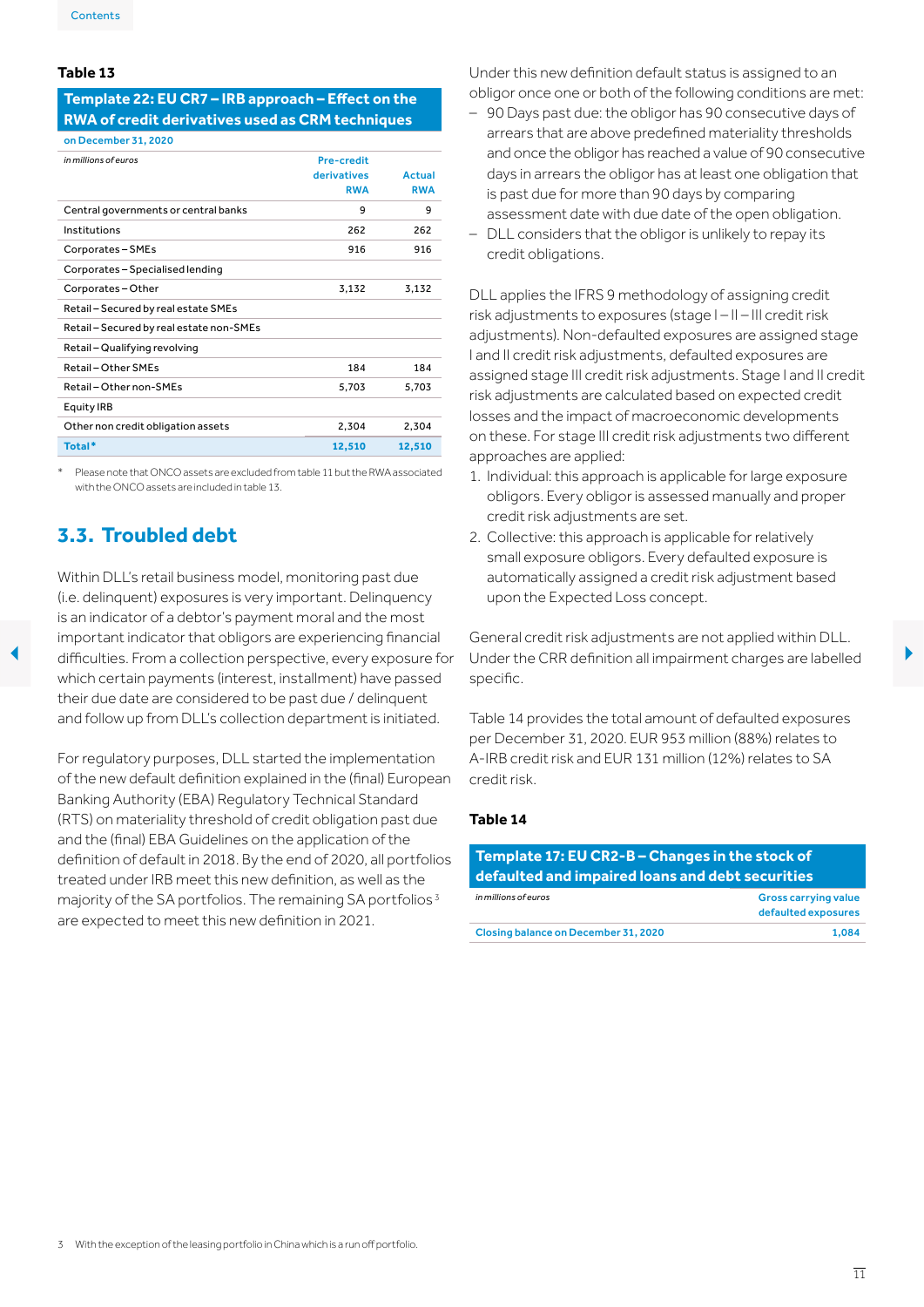<span id="page-11-0"></span>The following three templates show different breakdowns of DLL's defaulted portfolio.

#### **Breakdown per exposure class**

#### **Table 15**

#### **Template 11: EU CR1-A – Credit quality of exposures by exposure class and instrument**

| in millions of euros                                                                                  |                  | <b>Gross carrying values of</b> |                          |                |                    | <b>Net values</b> |
|-------------------------------------------------------------------------------------------------------|------------------|---------------------------------|--------------------------|----------------|--------------------|-------------------|
|                                                                                                       |                  | Non-                            | <b>Specific</b>          | <b>General</b> |                    |                   |
|                                                                                                       | <b>Defaulted</b> | defaulted                       | credit risk              | credit risk    | <b>Accumulated</b> |                   |
|                                                                                                       | exposures        | exposures                       | adjustment               | adjustment     | write-offs*        | $(a + b - c - d)$ |
|                                                                                                       | (a)              | (b)                             | (c)                      | (d)            |                    |                   |
| Central governments or central banks                                                                  |                  | 74                              |                          |                |                    | 74                |
| Institutions                                                                                          | $\overline{4}$   | 2,823                           | (2)                      |                |                    | 2,825             |
| Corporates                                                                                            | 268              | 8,076                           | (82)                     |                | (48)               | 8,262             |
| Of which: Specialised lending                                                                         |                  |                                 |                          |                |                    |                   |
| Of which: SMEs                                                                                        | 34               | 1,843                           | (20)                     |                |                    | 1,857             |
| Retail                                                                                                | 681              | 22,149                          | (452)                    |                | (139)              | 22,378            |
| Secured by real estate property                                                                       |                  |                                 |                          |                |                    |                   |
| <b>SMEs</b>                                                                                           |                  |                                 |                          |                |                    |                   |
| Non-SMEs                                                                                              |                  |                                 |                          |                |                    |                   |
| Qualifying revolving                                                                                  |                  |                                 |                          |                |                    |                   |
| Other retail                                                                                          | 681              | 22,149                          | (452)                    |                |                    | 22,378            |
| SMEs                                                                                                  | 669              | 21,283                          | (445)                    |                |                    | 21,507            |
| Non-SMEs                                                                                              | 12               | 866                             | (7)                      |                |                    | 871               |
| Equity                                                                                                |                  |                                 |                          |                |                    |                   |
| <b>Total IRB approach</b>                                                                             | 953              | 33,122                          | (536)                    |                | (187)              | 33,539            |
| Central governments or central banks                                                                  |                  | 396                             |                          |                |                    | 396               |
| Regional governments or local authorities<br>Public sector entities<br>Multilateral development banks |                  |                                 |                          |                |                    |                   |
| International organisations                                                                           |                  |                                 |                          |                |                    |                   |
| Institutions                                                                                          |                  | 139                             | $\overline{\phantom{a}}$ |                |                    | 139               |
| Corporates                                                                                            | 40               | 7,174                           | (15)                     |                |                    | 7,199             |
| Of which: SMEs                                                                                        | 5                | 336                             | (4)                      |                |                    | 337               |
| Retail                                                                                                | 91               | 2,359                           | (59)                     |                |                    | 2,391             |
| Of which: SMEs                                                                                        | 91               | 2,359                           | (59)                     |                |                    | 2,391             |
| Secured by mortgages on immovable property                                                            |                  |                                 |                          |                |                    |                   |
| Of which: SMEs                                                                                        |                  |                                 |                          |                |                    |                   |
| Exposures in default                                                                                  | 131              | $\overline{\phantom{a}}$        | (38)                     |                |                    | 93                |
| Items associated with particularly high risk                                                          |                  |                                 |                          |                |                    |                   |
| Covered bonds                                                                                         |                  |                                 |                          |                |                    |                   |
| Claims on institutions and corporates with a short-term credit                                        |                  |                                 |                          |                |                    |                   |
| assessment                                                                                            |                  |                                 |                          |                |                    |                   |
| Collective investments undertakings                                                                   |                  |                                 |                          |                |                    |                   |
| Equity exposures                                                                                      |                  |                                 |                          |                |                    |                   |
| Other exposures                                                                                       |                  |                                 |                          |                |                    |                   |
| Total standardised approach**                                                                         | 131              | 10,068                          | (74)                     |                |                    | 10,125            |
| <b>Total</b>                                                                                          | 1,084            | 43,190                          | (610)                    |                | (187)              | 43,664            |
|                                                                                                       | 1,084            | 37,723                          | (610)                    |                | (187)              | 38,197            |
| Of which: Loans<br>Of which: Debt securities                                                          |                  |                                 |                          |                |                    |                   |

\* Writeoffs areonly allocated toexposure classes.More detailed breakdowns forthe 'ofwhich' line items are not provided.

\*\* Exposures assigned to the exposure class 'exposures in default' are separately disclosed. However, the exposures are also disclosed in the exposure class that corresponded to the exposure class before default.Toavoid double counting, exposures reported as 'exposures in default' are nottaken intoaccountin the (sub)totals.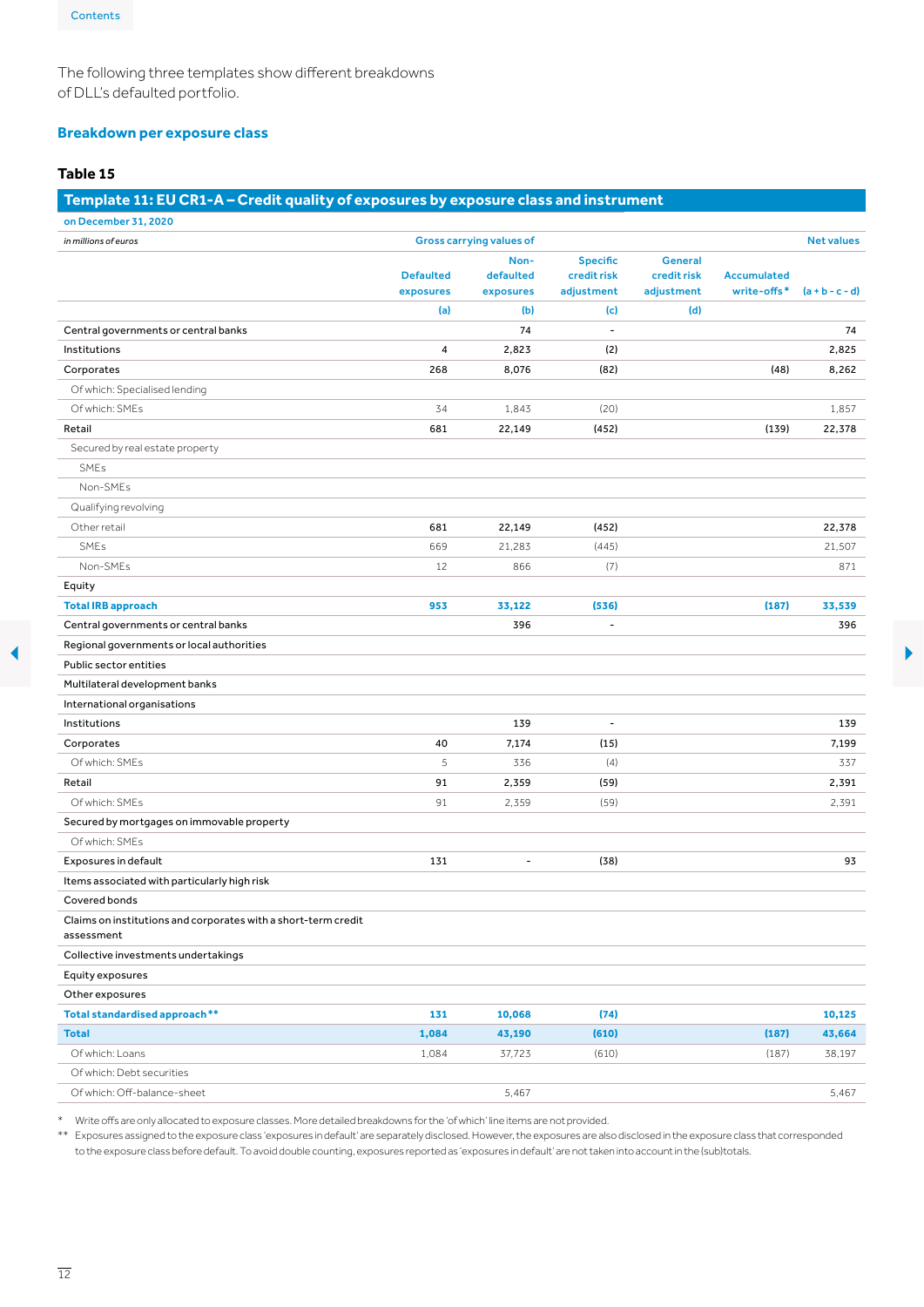#### <span id="page-12-0"></span>**Geographical breakdown of exposures**

#### **Table 16**

#### **Template 13: EU CR1-C – Credit quality of exposures by geography**

| on December 31, 2020   |                               |                                |                                              |                                             |                                  |                          |
|------------------------|-------------------------------|--------------------------------|----------------------------------------------|---------------------------------------------|----------------------------------|--------------------------|
| in millions of euros   |                               | Gross carrying values of       |                                              |                                             |                                  | <b>Net values</b>        |
|                        | <b>Defaulted</b><br>exposures | Non-<br>defaulted<br>exposures | <b>Specific</b><br>credit risk<br>adjustment | <b>General</b><br>credit risk<br>adjustment | <b>Accumulated</b><br>write-offs | $(a + b - c - d)$        |
|                        | (a)                           | (b)                            | (c)                                          | (d)                                         |                                  |                          |
| The Netherlands        | 53                            | 4,399                          | (44)                                         |                                             | (5)                              | 4,408                    |
| Other EU               | 491                           | 16,668                         | (274)                                        |                                             | (64)                             | 16,885                   |
| North America          | 391                           | 17,310                         | (175)                                        |                                             | (80)                             | 17,526                   |
| Latin America          | 58                            | 1,569                          | (69)                                         |                                             | (23)                             | 1,558                    |
| Asia                   | 47                            | 560                            | (29)                                         |                                             | (8)                              | 578                      |
| Australia              | 44                            | 2,684                          | (19)                                         |                                             | (7)                              | 2,709                    |
| <b>Other Countries</b> |                               | $\overline{\phantom{a}}$       | $\overline{\phantom{a}}$                     |                                             |                                  | $\overline{\phantom{a}}$ |
| <b>Total</b>           | 1,084                         | 43,190                         | (610)                                        |                                             | (187)                            | 43,664                   |

#### **Industry breakdown of exposures**

#### **Table 17**

# **Template 12: EU CR1-B – Credit quality of exposures by industry or counterparty types**

| on December 31, 2020                 |                               |                                 |                                              |                                             |                                  |                   |   |
|--------------------------------------|-------------------------------|---------------------------------|----------------------------------------------|---------------------------------------------|----------------------------------|-------------------|---|
| in millions of euros                 |                               | <b>Gross carrying values of</b> |                                              |                                             |                                  | <b>Net values</b> |   |
|                                      | <b>Defaulted</b><br>exposures | Non-<br>defaulted<br>exposures  | <b>Specific</b><br>credit risk<br>adjustment | <b>General</b><br>credit risk<br>adjustment | <b>Accumulated</b><br>write-offs | $(a + b - c - d)$ |   |
|                                      | (a)                           | (b)                             | (c)                                          | (d)                                         |                                  |                   |   |
| Food (animal)                        | 59                            | 2,872                           | (48)                                         |                                             |                                  | 2,883             | ▶ |
| Food (vegetable)                     | 126                           | 5,600                           | (92)                                         |                                             |                                  | 5,634             |   |
| Industry                             | 137                           | 4,311                           | (80)                                         |                                             |                                  | 4,368             |   |
| Other F&A                            | 96                            | 5,810                           | (72)                                         |                                             |                                  | 5,834             |   |
| Services                             | 555                           | 16,110                          | (242)                                        |                                             | (187)                            | 16,423            |   |
| Central Governments or Central Banks | 6                             | 670                             | (3)                                          |                                             |                                  | 673               |   |
| Banks                                | $\mathbf{1}$                  | 242                             | (1)                                          |                                             |                                  | 242               |   |
| Households                           | 12                            | 866                             | (7)                                          |                                             |                                  | 871               |   |
| Trade                                | 92                            | 6,709                           | (65)                                         |                                             |                                  | 6,736             |   |
| <b>Total</b>                         | 1,084                         | 43,190                          | (610)                                        |                                             | (187)                            | 43,664            |   |
|                                      |                               |                                 |                                              |                                             |                                  |                   |   |

Table 17 provides a flow statement of the credit risk adjustments. As stated earlier, general credit risk adjustments are not applied within DLL. In the CRR definition all impairments charges are labelled as specific credit risk adjustments.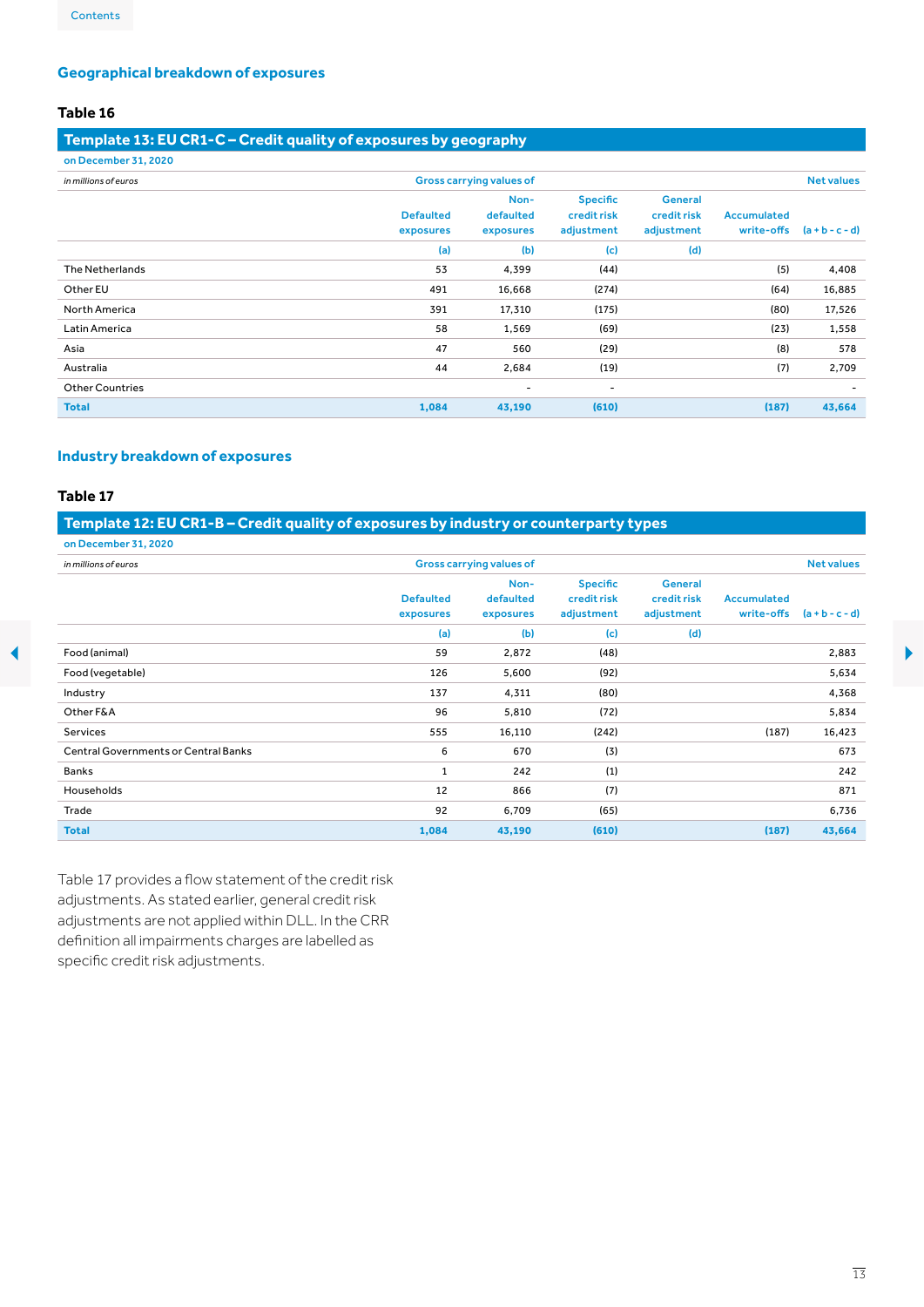#### <span id="page-13-0"></span>**Table 18**

| <b>Accumulated specific</b><br>credit risk adjustment |
|-------------------------------------------------------|
| 362                                                   |
| 715                                                   |
| (248)                                                 |
| (204)                                                 |
|                                                       |
| (16)                                                  |
|                                                       |
|                                                       |
| 609                                                   |
|                                                       |
|                                                       |
|                                                       |

Table 19 provides an overview of the past due exposures including a breakdown per aging bucket <sup>4</sup>.

#### **Table 19**

| Template 14: EU CR1-D - Ageing of past-due exposures |                |                |                |                 |               |           |              |
|------------------------------------------------------|----------------|----------------|----------------|-----------------|---------------|-----------|--------------|
| on December 31, 2020                                 |                |                |                |                 |               |           |              |
| <b>Gross carrying values</b>                         |                | $> 30$ days    | $>60$ days     | $> 90$ days     | $>180$ days   |           |              |
| in millions of euros                                 | $\leq$ 30 days | $\leq 60$ days | $\leq 90$ days | $\leq 180$ days | $\leq 1$ year | $>1$ vear | <b>Total</b> |
| Total loans (including operational lease)            | 1.331          | 411            | 135            | 221             | 205           | 165       | 2,468        |
| Total debt securities                                |                |                |                |                 |               |           |              |
| <b>Total exposures</b>                               | 1.331          | 411            | 135            | 221             | 205           | 165       | 2,468        |

# **3.4. Forbearance**

Sometimes an obligor's contract are restructured when the obligor has problems meeting its current payment requirements. When this happens the contract must be assigned forborne status.

In most cases the forborne classification also triggers a default (i.e. non performing) status of the obligor however it can happen that a forborne contract belongs to a nondefaulted (i.e. performing obligor):

- The forborne measure was taken for an obligor that has a viable business model and the diminished financial obligation due to the restructuring of the contract (i.e. the decrease of the net present value of the contract due to the restructuring of the contract) is immaterial.
- The obligor has cured from the default status however the contractis still in its 730 days forbearance probation period.

<sup>4</sup> The aging bucketis determined by comparing the assessment datewith the due date of the oldest payment obligation on a contract.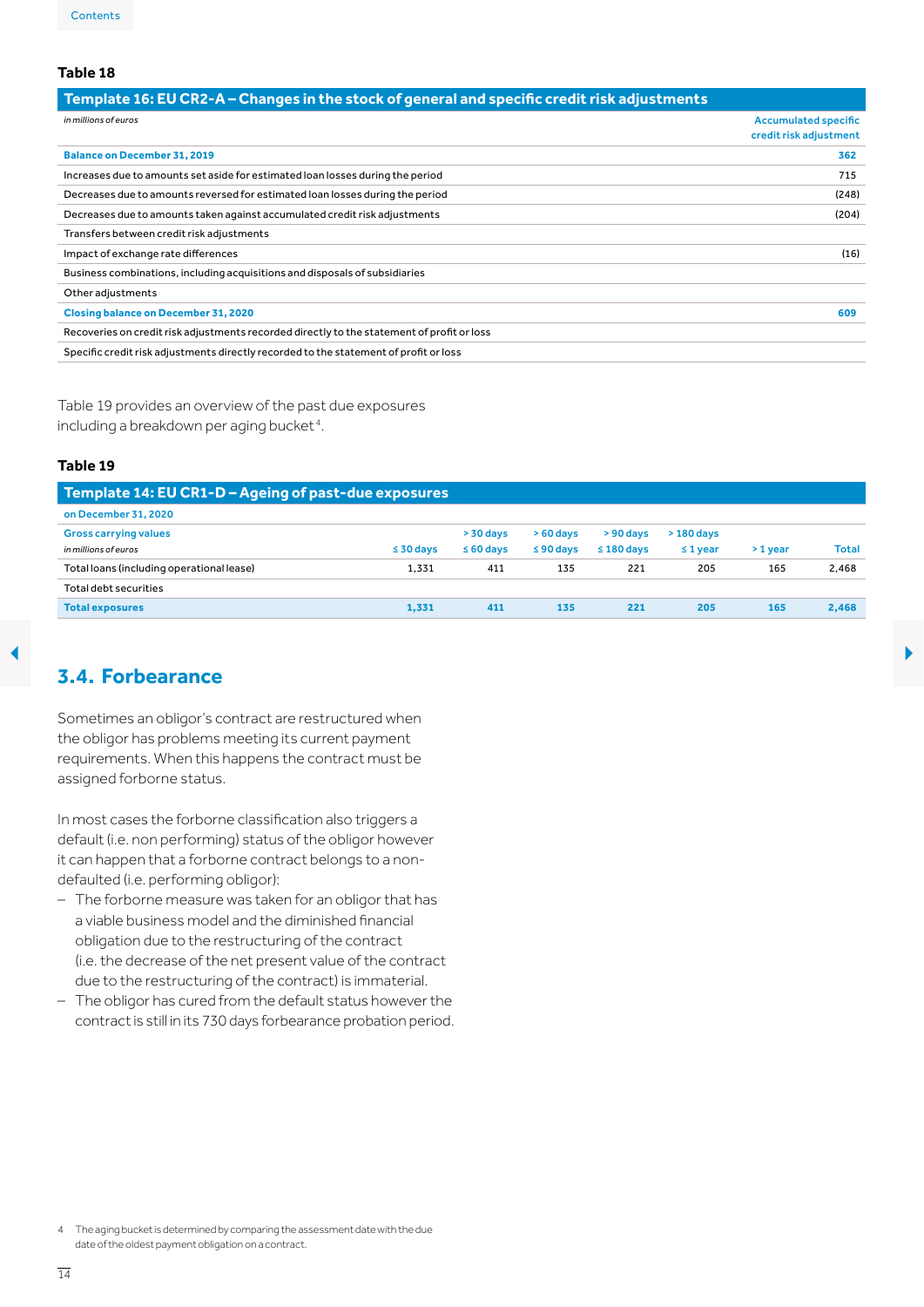<span id="page-14-0"></span>The following table explains amongst others details about DLL's portfolio from a forbearance perspective.

#### **Table 20**

| Template 15: EU CR1-E-Non-performing and forborne exposures |        |                                                                  |                                           |       |                              |                             |                             |     |                                                                                                    |     |                                    |                                                               |
|-------------------------------------------------------------|--------|------------------------------------------------------------------|-------------------------------------------|-------|------------------------------|-----------------------------|-----------------------------|-----|----------------------------------------------------------------------------------------------------|-----|------------------------------------|---------------------------------------------------------------|
| on December 31, 2020                                        |        |                                                                  |                                           |       |                              |                             |                             |     |                                                                                                    |     |                                    |                                                               |
| in millions of euros                                        |        | Gross carrying amount of performing and non-performing exposures |                                           |       |                              |                             |                             |     | Accumulated impairment and<br>provisions and negative fair value<br>adjustments due to credit risk |     |                                    | <b>Collaterals</b><br>and financial<br>guarantees<br>received |
|                                                             |        | <b>Of which</b><br>performing                                    |                                           |       | Of which non-performing      |                             |                             |     | On performing<br>exposures                                                                         |     | On non-<br>performing<br>exposures | <b>Of which</b><br>forborne<br>exposures                      |
|                                                             |        | but past due<br>>30 days and<br>$\leq$ 90 days $*$               | <b>Of which</b><br>performing<br>forborne |       | <b>Of which</b><br>defaulted | <b>Of which</b><br>impaired | <b>Of which</b><br>forborne |     | <b>Of which</b><br>forborne                                                                        |     | <b>Of which</b><br>forborne        |                                                               |
| Total debt securities                                       |        |                                                                  |                                           |       |                              |                             |                             |     |                                                                                                    |     |                                    |                                                               |
| Total loans (including<br>operational lease)                | 38,807 | 571                                                              | 224                                       | 1,084 | 1,084                        | 1,084                       | 253                         | 334 | 5                                                                                                  | 276 | 47                                 | 10                                                            |
| Off-balance-sheet<br>exposures                              | 5,467  |                                                                  |                                           |       |                              |                             |                             |     |                                                                                                    |     |                                    |                                                               |

Note that due to the introduction of the new definition of default (see [section](#page-10-1) 3.3) it is possible that an exposure is past due for more than 90 days by comparing the assessment date with the due date of the oldest open payment obligation of the exposure, however at the same time the obligor (and therefore the exposure) is not classified as defaulted (i.e.the exposure is classified as performing) since theobligor has not 90 consecutive daysof arrears that are above predefinedmateriality thresholds. Exposures thatfall in this bucket are reported in the bucket'Gross carrying amountof performing and non performing exposures –Ofwhich performing but past due >= 30 days and <= 90 days)which does notreflectreality.

# 4. Remuneration

DLL seeks to hire the best talent in each local market and therefore aims to provide a remuneration package that is market competitive and in line with responsibilities and performance. Furthermore, the remuneration policy is aimed at encouraging behavior in line with our core values, global alignment, cooperation, and personal development.

# **4.2. Group Remuneration Policy**

#### **4.2.1. Scope**

Within the framework of our parent's vision on remuneration and Rabobank Group Remuneration Policy, we have our own global DLL remuneration policy. This policy is designed to promote fair and consistent employee compensation based on an effective job classification system. While the Global Remuneration Policy (GRP) applies to all DLL entities worldwide, minor differences may apply per country. This relates to the application of local legislation, national collective labor agreements or local labor market practices. Furthermore, the salary and incentive levels are country specific, aligned with local labor markets. In all countries we have implemented a remuneration package that consists of fixed and variable remuneration components and various fringe benefits. In many countries we have implemented a pension scheme.

**4.1. General principles for remuneration** income, variable pay and benefits are based on the local Wherever variable remuneration applies, a maximum is imposed. In the Netherlands, variable remuneration is capped to 20 percent of an employee's fixed income on average. Outside of the Netherlands, the level of the fixed income, variable pay and benefits are based on the local market of the respective country. Variable remuneration is typically awarded based on a balanced mix of qualitative and quantitative objectives and cannot be higher than 100 percent of an employee's fixed salary. DLL's performance objectives are focused on achieving results, bringing our core values into practice and the personal development of employees. DLL's objectives do not contain targets that encourage behavior that is not in the best interest of our vendor partners and/or their end-user customers. The variable remuneration is capped for all roles in all countries andDLL does not guarantee variable remuneration. The annual performance appraisal and remuneration cycle supports acting in the interest of the long-term continuity and financial strength of DLL.

#### **4.2.2. Governance**

The Supervisory Board has the ultimate supervisory function with regard to the design and implementation of the Group Remuneration Policy and is responsible for its approval after adoption by the Executive Board. For any material exception of the Group Remuneration Policy, the approval of the Supervisory Board is mandatory.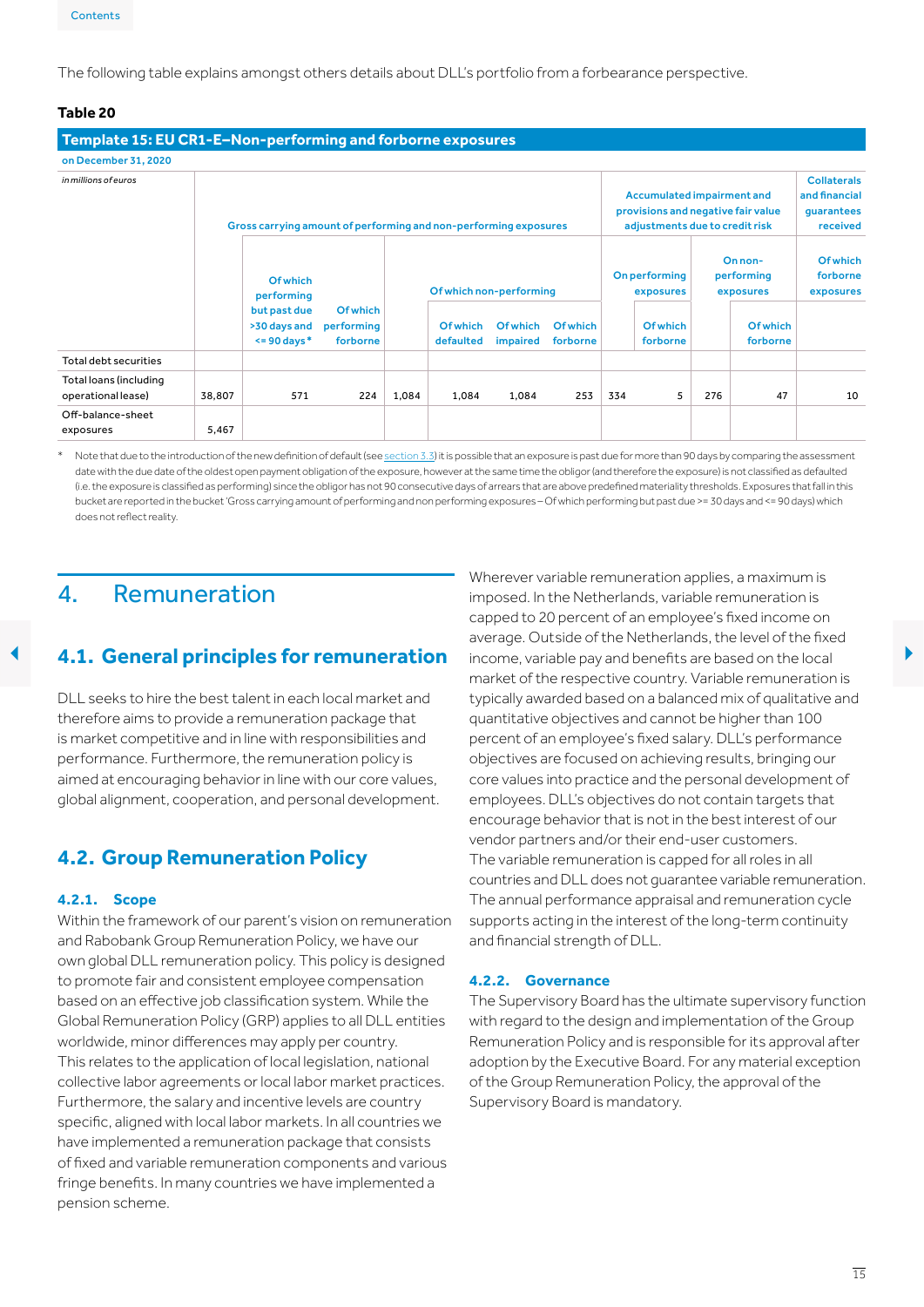<span id="page-15-0"></span>To secure the proper implementation of the Group Remuneration Policy, including the involvement of the monitoring functions, the DLL Monitoring Committees has been established which reports to the Monitoring Committee of Rabobank Group.

#### **4.2.3. Content**

The Rabobank Group Remuneration Policy contains specific provisions for (1) all employees, (2) staff in monitoring functions and (3) Identified Staff.

#### *Remuneration rules for all employees*

The remuneration of all employees are subject to a number of rules and prohibitions. Thus, for example, guaranteed bonuses are prohibited and there will be no reward for failure.

In special cases, the Managing Board of Rabobank can withdraw an awarded sum with retroactive effect. This is called 'claw back'. Rabobank is authorized, to reclaim all or a portion of variable remuneration from both employees and former employees in any of the cases as laid down in the Rabobank Remuneration Policy.

The following general prohibitions below apply:

- It is not possible to award quaranteed variable remuneration to employees.
- Personal hedging strategies are not permitted, under any circumstances whatsoever.
- A severance payment must reflect the quality of an employee's performance. We do not reward employees for failure or misconduct.
- In the event the termination of the employment relationship is the initiative of the employee, no severance pay will be awarded, unless this termination is the result of serious imputable acts or culpable omissions committed by the employer or is otherwise required by legislation.

#### *Remuneration rules for monitoring functions*

The remuneration of employees that are designated as Identified Staff and that are in a control role, referred to as monitoring functions (HR, Control, Risk Management, Compliance, Legal and Internal Audit), is bound by strict conditions. This ensures their independence with regard to their monitoring role. For monitoring functions the following requirements are applicable:

- $-$  The amount of the fixed pay of employees in a monitoring function will be sufficient to guarantee that DLL can attract qualified and experienced employees.
- In the allocation between fixed and variable pay, fixed pay is preferred and variable pay, if any, is always less than 50% of fixed pay.
- Objectives for awarding variable pay are predominantly function related. Financial criteria are not based on the financial results of the entity being monitored by the employee in the monitoring function.
- Variable pay is only paid to employees in monitoring functions when at least 50% of the specific job-related targets are met, so as to emphasize the appropriate performance of the functional role.

#### *Remuneration rules for Identified Staff*

Employees that may have a material influence on DLL's risk profile are designated as 'Identified Staff'. In 2020, 47 employees (including 4 Supervisory Board Members) within DLL are classified as such.

In principle, these employees are not eligible for variable remuneration. In case they are eligible, their incentive is governed by the principles laid down in the Rabobank Remuneration Policy. The most important of these riskmitigating measures are discussed below:

- 1. As is the case for all other employees, Identified Staff must meet a proper balance of performance objectives. Variable remuneration is typically awarded based on a balanced mix of qualitative and quantitative objectives and the adherence to our core values is taken into account as well. Identified Staff are specifically subject to performance measurements at the Group, business unit and individual levels.
- 2. A minimum of 40 percent of the variable remuneration for eligible Identified Staff is awarded conditionally and is paid on a deferred basis after a period of at least three years. Half of the variable remuneration is awarded in the form of Deferred Remuneration Notes (DRNs), which is linked directly to the price of Rabobank Certificates, registered at NYSE Euronext. A retention period of one year applies to DRNs awarded unconditionally. This means that payments are made on DRNs one year after they have vested. Based on the applicable legislation 1 for failure or misconduct. far as relevant after approval by the Supervisory Board of Rabobank, can withdraw or reclaim this variable remuneration.

DLL offers no fixed or variable pay in the form of options or shareholding rights to employees.

Table 21 discloses the remuneration awarded to Identified Staff relating to 2020.

#### **Table 21**

| <b>Remuneration Identified Staff 2020</b> |               |                             |
|-------------------------------------------|---------------|-----------------------------|
| in thousands of euros                     | <b>Direct</b> | Deferred and<br>conditional |
| <b>Fixed remuneration</b>                 |               |                             |
| Cash based                                | 19,699        |                             |
| Instruments                               |               |                             |
| <b>Variable remuneration</b>              |               |                             |
| Cash based                                |               |                             |
| Instruments                               | -             |                             |
|                                           |               |                             |

In 2020, no retention bonuses, no buy outs and no severance payments were awarded to Identified Staff of DLL.

In total 1 Identified Staff member earned a total remuneration (including pension contributions) of more than EUR 1.0 million and 1.5 million.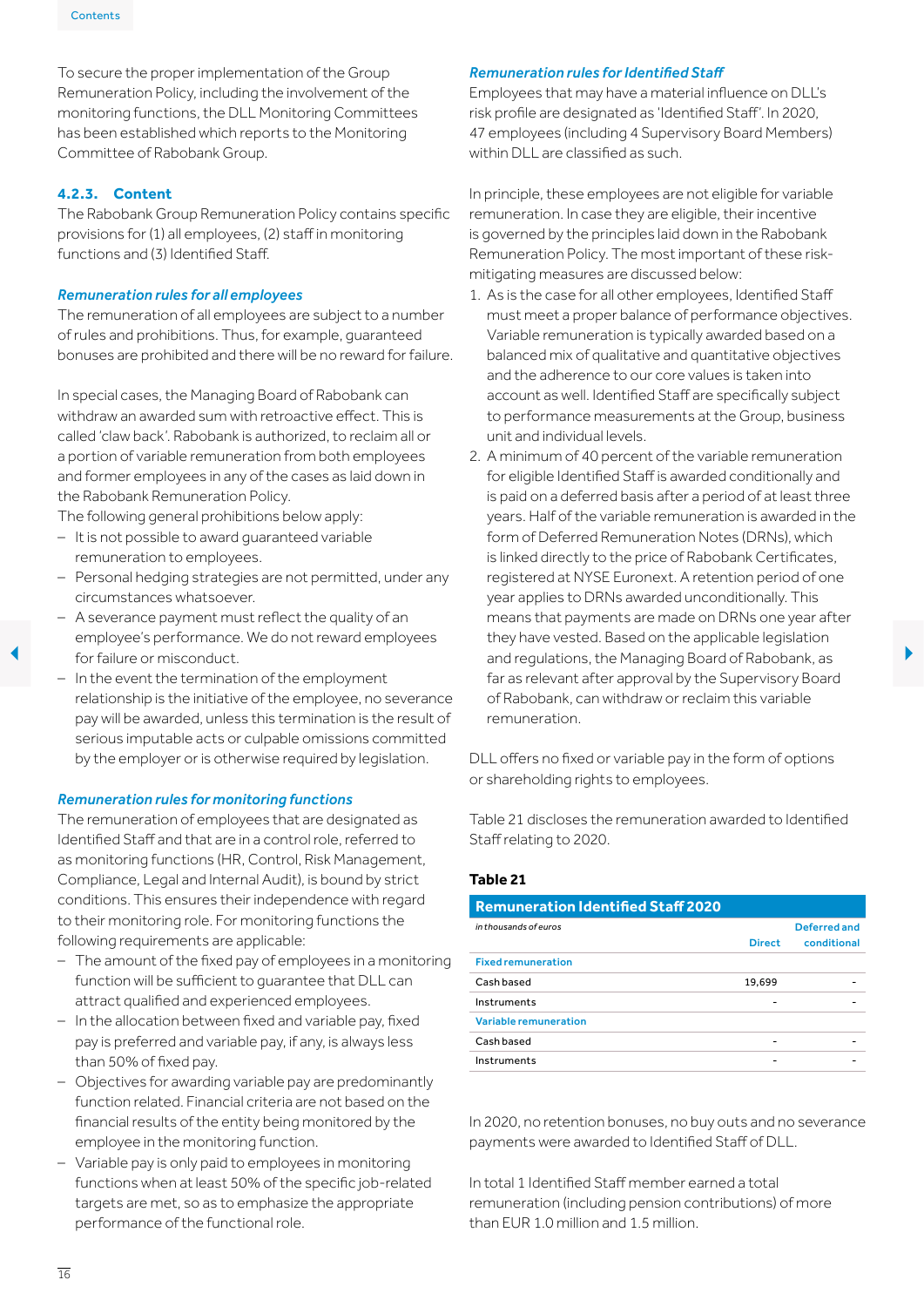<span id="page-16-0"></span>Table 22 discloses the actual payments to Identified Staff. Distinction is made between the direct payments of the cash based direct variable pay relating to performance year 2020, and the amounts that are payable from former years.

#### **Table 22**

| <b>Actual payments to Identified Staff 2020</b> |           |                   |
|-------------------------------------------------|-----------|-------------------|
| in thousands of euros                           | from 2020 | from former years |
| Cash based                                      |           | 421               |
| Instruments                                     | -         | 574               |

#### *Malus and claw back*

No malus (withdrawal of conditional amounts) nor claw back (withdrawal of unconditional and/or already paid out amounts) were applied to Identified Staff members in 2020.

Table 23 shows the outstanding deferred compensation for Identified Staff. Vested amounts are unconditional, but the instrument part is subject to a holding period of one year. Deferred cash is paid out directly after vesting, so no outstanding vested cash exists. The unvested amounts are conditional and may be subject to malus in the future.

#### **Table 23**

| Total amount of outstanding deferred compensation<br>for Identified Staff 2020 |                          |                 |
|--------------------------------------------------------------------------------|--------------------------|-----------------|
| in thousands of euros                                                          | Vested                   | <b>Unvested</b> |
| Cash based                                                                     | $\overline{\phantom{0}}$ | 49              |
| Instruments                                                                    | 383                      | 51              |

#### *Exceptions to the Group Remuneration Policy*

In 2020, no exceptions to the Group Remuneration Policy were applied to Identified Staff member of DLL.

# 5. Declaration Executive Board

The Executive Board of DLL declares that the risk management arrangements of DLL are adequate and assures that the risk management systems put in place are adequate to DLL's profile and strategy.

W.F. Stephenson, *Chairman* M.M.A. Dierckx, *CFO* T.L. Meredith, *CCO* M.J. Janse, *COO* Y.E. Hoefsmit, *CRO*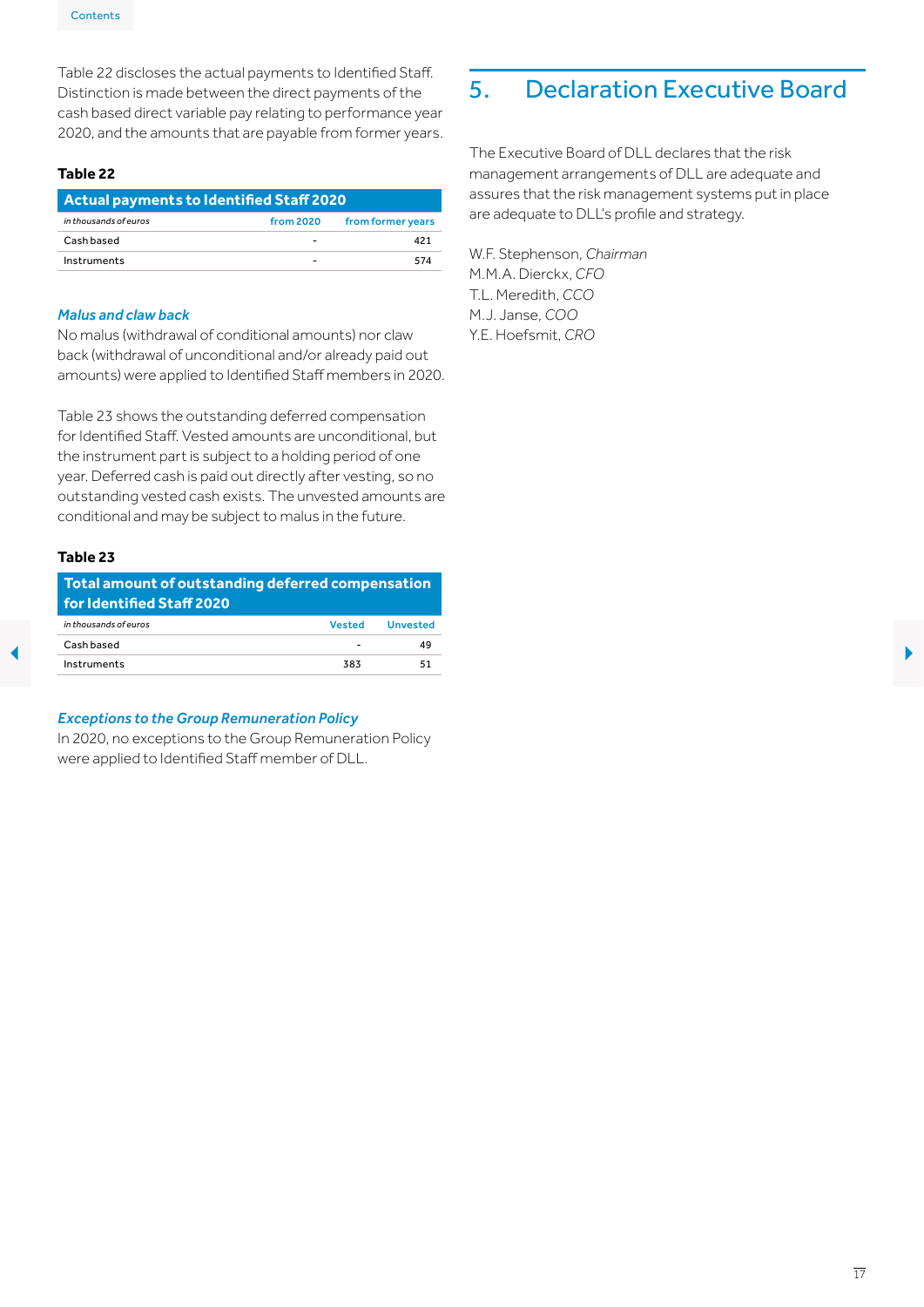# <span id="page-17-0"></span>6. Appendices

# <span id="page-17-1"></span>**6.1. Main features capital instruments**

| Unique identifier<br>Governing law(s) of the instrument                                                      | Shares number A1-A215 and B1-B2           |
|--------------------------------------------------------------------------------------------------------------|-------------------------------------------|
|                                                                                                              |                                           |
|                                                                                                              | Governed by laws of the Netherlands       |
| <b>Regulatory treatment</b>                                                                                  |                                           |
| <b>Transitional CRR rules</b>                                                                                | Common Equity Tier 1                      |
| Post-transitional CRR rules                                                                                  | Common Equity Tier 1                      |
| Eligible at solo/(sub) consolidated/solo and (sub) consolidated                                              | Subconsolidated                           |
| Instrument type (types to be specified by each jurisdiction)                                                 | CET1 instruments as published on EBA list |
| Amount recognized in regulatory capital (as of most recent reporting date)                                   | EUR 1,233 million                         |
| Nominal amount of instrument                                                                                 | EUR 98 million                            |
| Issue price                                                                                                  | EUR 98 million (excluding share premium)  |
| Redemption price                                                                                             | n/a                                       |
| Accounting classification                                                                                    | Shareholders' Equity                      |
| Original date of issuance                                                                                    | 05/04/1974 (April 5, 1974)                |
| Perpetual or dated                                                                                           | Perpetual                                 |
| Original maturity date                                                                                       | No maturity                               |
| Issuer call subject to prior supervisory approval                                                            | n/a                                       |
| Optional call date, contingent call dates and redemption amount                                              | n/a                                       |
| Subsequent call dates, if applicable                                                                         | n/a                                       |
| <b>Coupon/dividends</b>                                                                                      |                                           |
| Fixed or floating dividend/coupon                                                                            | n/a                                       |
| Coupon rate and any related index                                                                            | n/a                                       |
| Existence of a dividend stopper                                                                              | No                                        |
| Fully discretionary, partially discretionary or mandatory (in terms of timing)                               | <b>Fully discretionary</b>                |
| Fully discretionary, partially discretionary or mandatory (in terms of amount)                               | <b>Fully discretionary</b>                |
| Existence of step-up or other incentive to redeem                                                            | No                                        |
| Non-cumulative or cumulative                                                                                 | Non-cumulative                            |
| Convertible or non-convertible                                                                               | n/a                                       |
| If convertible, conversion trigger(s)                                                                        |                                           |
| If convertible, fully or partially                                                                           |                                           |
| If convertible, conversion rate                                                                              |                                           |
| If convertible, mandatory or optional conversion                                                             |                                           |
| If convertible, specify instrument type convertible into                                                     |                                           |
| If convertible, specify issuer of instrument it converts into                                                |                                           |
| Write-down features                                                                                          | n/a                                       |
| If write-down, write-down triggers(s)                                                                        |                                           |
| If write-down, full or partial                                                                               |                                           |
| If write-down, permanent or temporary                                                                        |                                           |
| If temporary write-down, description of write-up mechanism                                                   |                                           |
| Position in subordinated hierarchy in liquidation (specify instrument type immediately senior to instrument) | None                                      |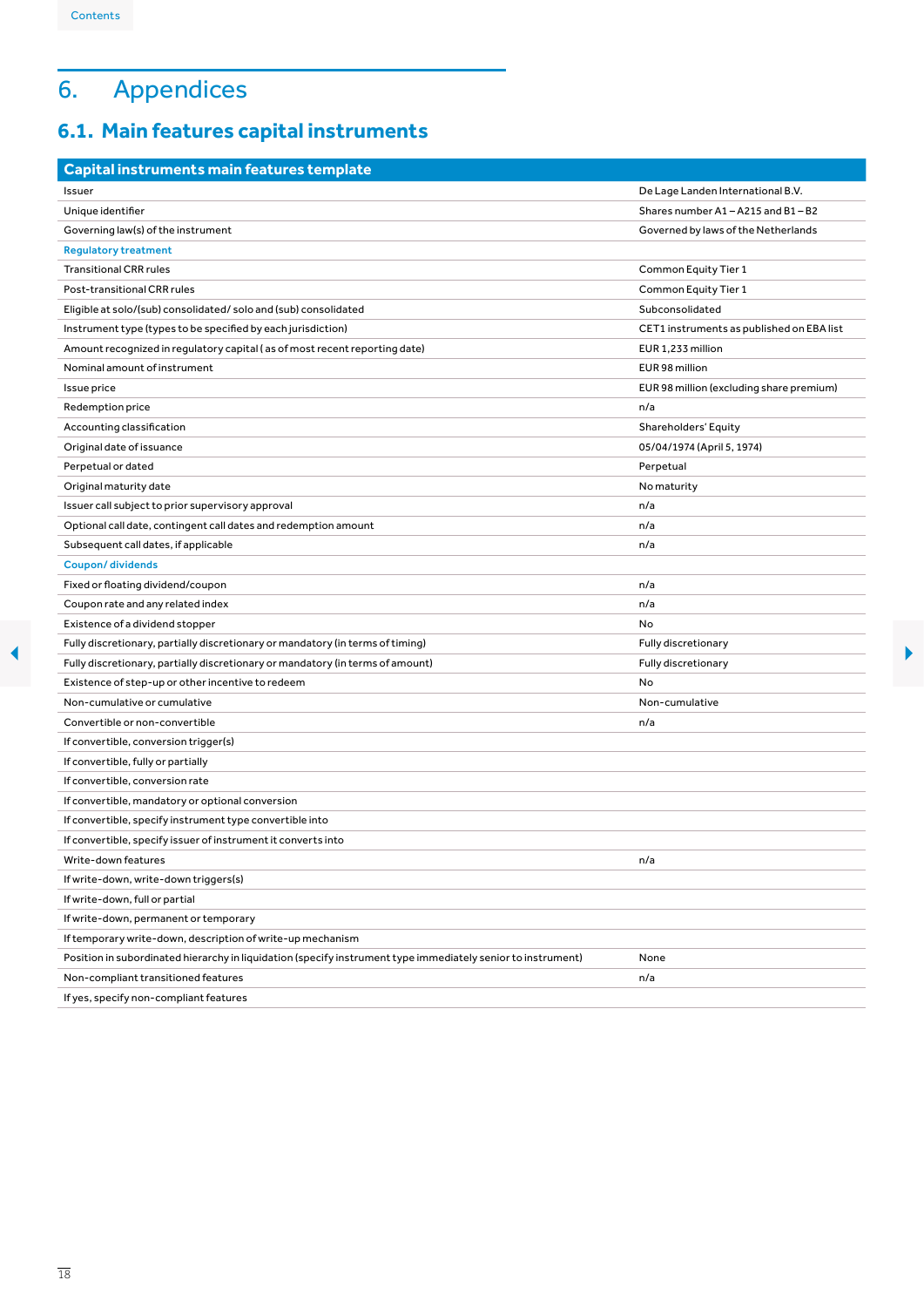# <span id="page-18-1"></span><span id="page-18-0"></span>**6.2. Countercyclical buffer by country and institution-specific countercyclical bufferrate**

#### **Amount of institution-specific countercyclical capital buffer** on December 31, 2020 *in millions of euros* Total risk exposure amount 19,785 Institution specific countercyclical buffer rate 0.01% Institution specific countercyclical buffer requirement 2

#### **Geographical distribution of credit exposures relevant for the calculation of the countercyclical capital buffer**

| in millions<br>ofeuros | General credit<br>exposures* |                              |                                               | Trading book exposure                                                    | Securitisation<br>exposure |                                              | Own funds requirements                   |                                |                                                           |                          | Own funds<br>requirement<br>weights | Counter-<br>cyclical<br>capital<br>buffer rate | Counter-<br>cyclical<br>capital<br>buffer<br>requirement |
|------------------------|------------------------------|------------------------------|-----------------------------------------------|--------------------------------------------------------------------------|----------------------------|----------------------------------------------|------------------------------------------|--------------------------------|-----------------------------------------------------------|--------------------------|-------------------------------------|------------------------------------------------|----------------------------------------------------------|
|                        | Exposure<br>value for<br>SA  | Exposure<br>value for<br>IRB | Sum of long<br>position<br>of trading<br>book | Value of<br>and short trading book<br>exposure<br>for internal<br>models | value for<br>SA            | Exposure Exposure<br>value for<br><b>IRB</b> | Of which:<br>General credit<br>exposures | Of which:<br>book<br>exposures | Of which:<br>Trading Securitisation<br>exposures<br>Total | Total                    | (a)                                 | (b)                                            | $(a)*(b)$                                                |
| Argentina              | 39                           |                              |                                               |                                                                          |                            |                                              | $\overline{c}$                           |                                |                                                           | $\mathbf{2}$             | 0.17%                               | $0.00\%$                                       | 0.00%                                                    |
| Australia              | 311                          | 1,577                        |                                               |                                                                          |                            |                                              | 85                                       |                                |                                                           | 85                       | 6.56%                               | 0.00%                                          | 0.00%                                                    |
| Austria                | 13                           | 104                          |                                               |                                                                          |                            |                                              | 5                                        |                                |                                                           | 5                        | 0.39%                               | 0.00%                                          | 0.00%                                                    |
| Bahamas                |                              | $\overline{\phantom{a}}$     |                                               |                                                                          |                            |                                              | $\overline{\phantom{a}}$                 |                                |                                                           | $\overline{\phantom{a}}$ | 0.00%                               | 0.00%                                          | 0.00%                                                    |
| Bahrain                |                              | $\overline{\phantom{a}}$     |                                               |                                                                          |                            |                                              | $\overline{\phantom{a}}$                 |                                |                                                           | $\overline{\phantom{a}}$ | 0.00%                               | 0.00%                                          | 0.00%                                                    |
| Belgium                | 23                           | 308                          |                                               |                                                                          |                            |                                              | 13                                       |                                |                                                           | 13                       | 0.96%                               | 0.00%                                          | 0.00%                                                    |
| Bermuda                |                              | $\overline{\phantom{a}}$     |                                               |                                                                          |                            |                                              | $\overline{\phantom{a}}$                 |                                |                                                           | $\overline{\phantom{a}}$ | 0.00%                               | 0.00%                                          | 0.00%                                                    |
| Brazil                 | 26                           | 1,068                        |                                               |                                                                          |                            |                                              | 40                                       |                                |                                                           | 40                       | 3.08%                               | 0.00%                                          | 0.00%                                                    |
| Canada                 | 45                           | 1,761                        |                                               |                                                                          |                            |                                              | 40                                       |                                |                                                           | 40                       | 3.11%                               | 0.00%                                          | 0.00%                                                    |
| Cayman Islands         |                              | $\overline{\phantom{a}}$     |                                               |                                                                          |                            |                                              | $\overline{\phantom{a}}$                 |                                |                                                           | $\overline{\phantom{a}}$ | 0.00%                               | 0.00%                                          | 0.00%                                                    |
| Chile                  | 145                          |                              |                                               |                                                                          |                            |                                              | 10                                       |                                |                                                           | 10                       | 0.77%                               | 0.00%                                          | 0.00%                                                    |
| China                  | 59                           | $\overline{\phantom{a}}$     |                                               |                                                                          |                            |                                              | $\overline{a}$                           |                                |                                                           | $\pmb{4}$                | 0.30%                               | 0.00%                                          | 0.00%                                                    |
| Colombia               | $\mathbf{1}$                 |                              |                                               |                                                                          |                            |                                              | $\overline{\phantom{a}}$                 |                                |                                                           | $\overline{\phantom{a}}$ | 0.00%                               | 0.00%                                          | 0.00%                                                    |
| Costa Rica             |                              | $\overline{\phantom{a}}$     |                                               |                                                                          |                            |                                              | $\overline{\phantom{a}}$                 |                                |                                                           | $\overline{\phantom{a}}$ | 0.00%                               | 0.00%                                          | 0.00%                                                    |
| Croatia                |                              | $\overline{\phantom{a}}$     |                                               |                                                                          |                            |                                              | $\overline{\phantom{a}}$                 |                                |                                                           | $\overline{\phantom{a}}$ | 0.00%                               | 0.00%                                          | 0.00%                                                    |
| Czech Republic         |                              | $\overline{\phantom{a}}$     |                                               |                                                                          |                            |                                              | $\overline{\phantom{a}}$                 |                                |                                                           | $\overline{\phantom{a}}$ | 0.00%                               | 0.50%                                          | 0.00%                                                    |
| Denmark                | 73                           | 347                          |                                               |                                                                          |                            |                                              | 15                                       |                                |                                                           | 15                       | 1.16%                               | 0.00%                                          | 0.00%                                                    |
| Egypt                  |                              | $\overline{\phantom{a}}$     |                                               |                                                                          |                            |                                              | $\overline{\phantom{a}}$                 |                                |                                                           | $\overline{\phantom{a}}$ | 0.00%                               | 0.00%                                          | 0.00%                                                    |
| El Salvador            |                              | $\overline{\phantom{a}}$     |                                               |                                                                          |                            |                                              | $\Box$                                   |                                |                                                           | $\overline{\phantom{a}}$ | 0.00%                               | 0.00%                                          | 0.00%                                                    |
| Estonia                |                              | $\overline{\phantom{a}}$     |                                               |                                                                          |                            |                                              | $\overline{\phantom{a}}$                 |                                |                                                           | $\overline{\phantom{a}}$ | 0.00%                               | 0.00%                                          | 0.00%                                                    |
| Finland                | 6                            | 102                          |                                               |                                                                          |                            |                                              | 3                                        |                                |                                                           | 3                        | 0.25%                               | 0.00%                                          | 0.00%                                                    |
| France                 | 211                          | 2,055                        |                                               |                                                                          |                            |                                              | 65                                       |                                |                                                           | 65                       | 4.98%                               | 0.00%                                          | 0.00%                                                    |
| Germany                | 480                          | 2,967                        |                                               |                                                                          |                            |                                              | 98                                       |                                |                                                           | 98                       | 7.49%                               | 0.00%                                          | 0.00%                                                    |
| Guadeloupe             |                              | $\overline{\phantom{a}}$     |                                               |                                                                          |                            |                                              | $\overline{\phantom{a}}$                 |                                |                                                           | $\overline{\phantom{a}}$ | 0.00%                               | 0.00%                                          | $0.00\%$                                                 |
| Guatemala              |                              | $\overline{\phantom{a}}$     |                                               |                                                                          |                            |                                              | $\overline{\phantom{a}}$                 |                                |                                                           | $\overline{\phantom{a}}$ | 0.00%                               | 0.00%                                          | 0.00%                                                    |
| Guyana                 |                              | $\overline{\phantom{a}}$     |                                               |                                                                          |                            |                                              | $\overline{\phantom{a}}$                 |                                |                                                           | $\overline{\phantom{a}}$ | 0.00%                               | 0.00%                                          | 0.00%                                                    |
| Hong Kong              | 6                            |                              |                                               |                                                                          |                            |                                              | $\overline{\phantom{a}}$                 |                                |                                                           | $\overline{\phantom{a}}$ | 0.03%                               | 1.00%                                          | 0.00%                                                    |
| Hungary                | 177                          | $\overline{\phantom{a}}$     |                                               |                                                                          |                            |                                              | 12                                       |                                |                                                           | 12                       | 0.95%                               | 0.00%                                          | 0.00%                                                    |
| India                  | 157                          | $\overline{\phantom{a}}$     |                                               |                                                                          |                            |                                              | 10                                       |                                |                                                           | 10                       | 0.76%                               | 0.00%                                          | 0.00%                                                    |
| Ireland                | 383                          | 79                           |                                               |                                                                          |                            |                                              | 27                                       |                                |                                                           | 27                       | 2.04%                               | 0.00%                                          | 0.00%                                                    |
| Israel                 |                              | $\blacksquare$               |                                               |                                                                          |                            |                                              | $\overline{\phantom{a}}$                 |                                |                                                           | $\overline{\phantom{a}}$ | 0.00%                               | 0.00%                                          | 0.00%                                                    |
| Italy                  | 107                          | 1,582                        |                                               |                                                                          |                            |                                              | 79                                       |                                |                                                           | 79                       | 6.05%                               | 0.00%                                          | 0.00%                                                    |
| Jamaica                |                              | $\overline{\phantom{a}}$     |                                               |                                                                          |                            |                                              | $\overline{\phantom{a}}$                 |                                |                                                           | $\overline{\phantom{a}}$ | 0.00%                               | 0.00%                                          | 0.00%                                                    |
| Japan                  |                              | $\overline{\phantom{a}}$     |                                               |                                                                          |                            |                                              | $\blacksquare$                           |                                |                                                           | $\overline{\phantom{a}}$ | 0.00%                               | 0.00%                                          | 0.00%                                                    |
| Kenya                  |                              | $\overline{\phantom{a}}$     |                                               |                                                                          |                            |                                              | $\overline{\phantom{a}}$                 |                                |                                                           | $\overline{\phantom{a}}$ | 0.00%                               | 0.00%                                          | 0.00%                                                    |
| Luxembourg             |                              | ${\mathbf 5}$                |                                               |                                                                          |                            |                                              | $\overline{\phantom{a}}$                 |                                |                                                           | $\overline{\phantom{a}}$ | 0.02%                               | 0.25%                                          | 0.00%                                                    |
| Malaysia               |                              | $\overline{\phantom{a}}$     |                                               |                                                                          |                            |                                              | $\overline{\phantom{a}}$                 |                                |                                                           | $\blacksquare$           | 0.00%                               | 0.00%                                          | 0.00%                                                    |
| Martinique             |                              | $\overline{a}$               |                                               |                                                                          |                            |                                              | $\overline{\phantom{a}}$                 |                                |                                                           | $\overline{\phantom{a}}$ | 0.00%                               | 0.00%                                          | 0.00%                                                    |
| Mexico                 | 201                          | $\overline{\phantom{a}}$     |                                               |                                                                          |                            |                                              | 14                                       |                                |                                                           | 14                       | 1.06%                               | 0.00%                                          | 0.00%                                                    |
| Monaco                 |                              | $\mathbb{Z}^2$               |                                               |                                                                          |                            |                                              | $\mathbb{Z}^2$                           |                                |                                                           | $\sim$                   | 0.00%                               | 0.00%                                          | 0.00%                                                    |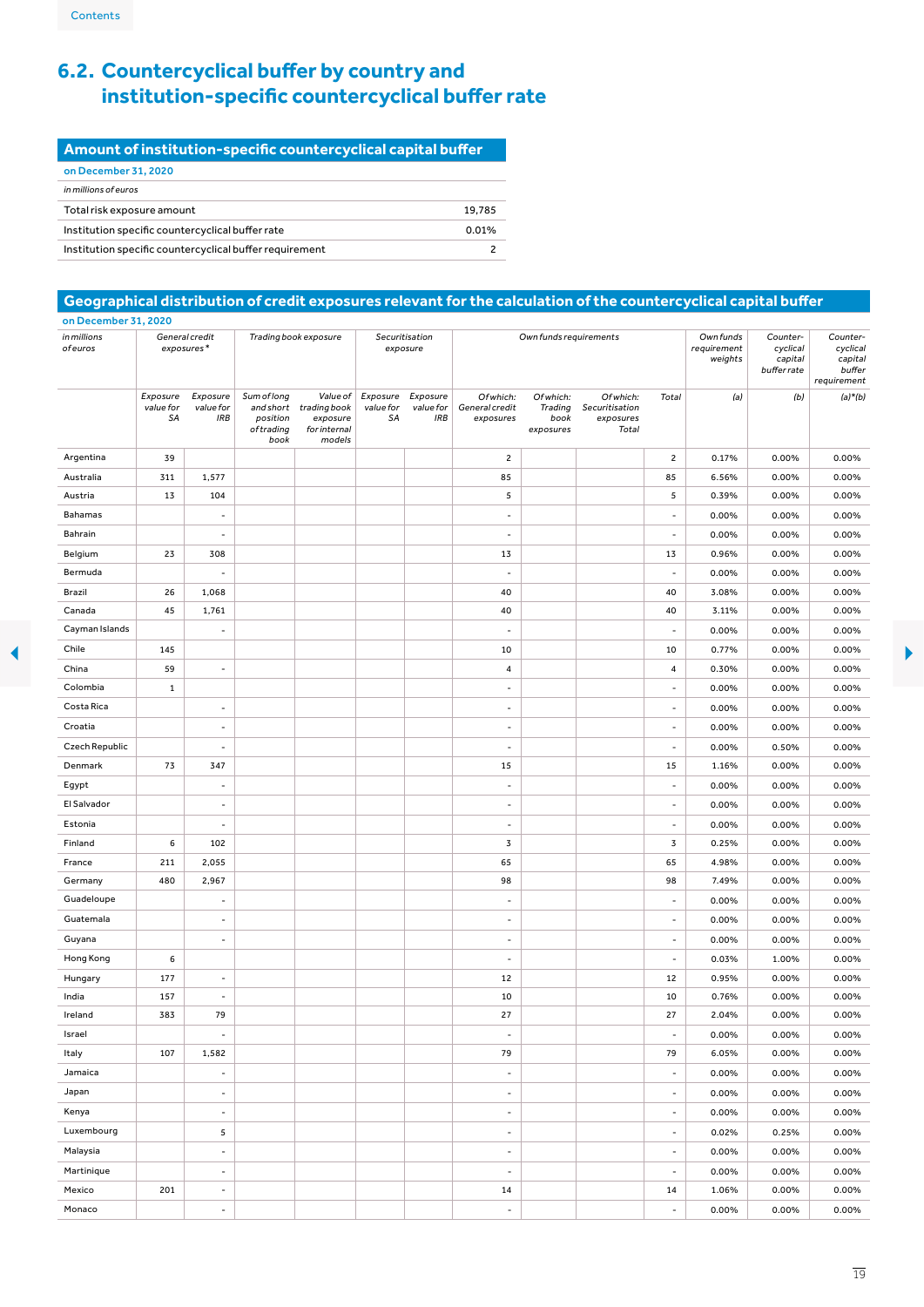<span id="page-19-0"></span>

| in millions<br>ofeuros | General credit<br>exposures* |                                     | Trading book exposure                         |                                                                                 | Securitisation<br>exposure |                                              |                                          | Own funds requirements                    |                                                   | Own funds<br>requirement<br>weights | Counter-<br>cyclical<br>capital<br>buffer rate | Counter-<br>cyclical<br>capital<br>buffer<br>requirement |           |
|------------------------|------------------------------|-------------------------------------|-----------------------------------------------|---------------------------------------------------------------------------------|----------------------------|----------------------------------------------|------------------------------------------|-------------------------------------------|---------------------------------------------------|-------------------------------------|------------------------------------------------|----------------------------------------------------------|-----------|
|                        | Exposure<br>value for<br>SA  | Exposure<br>value for<br><b>IRB</b> | Sum of long<br>position<br>of trading<br>book | Value of<br>and short trading book<br>exposure<br><i>for internal</i><br>models | value for<br>SA            | Exposure Exposure<br>value for<br><b>IRB</b> | Of which:<br>General credit<br>exposures | Of which:<br>Trading<br>book<br>exposures | Of which:<br>Securitisation<br>exposures<br>Total | Total                               | (a)                                            | (b)                                                      | $(a)*(b)$ |
| Netherlands            | 118                          | 5,292                               |                                               |                                                                                 |                            |                                              | 238                                      |                                           |                                                   | 238                                 | 18.24%                                         | 0.00%                                                    | 0.00%     |
| New Zealand            | 366                          | 67                                  |                                               |                                                                                 |                            |                                              | 26                                       |                                           |                                                   | 26                                  | 1.97%                                          | 0.00%                                                    | 0.00%     |
| Nigeria                |                              | $\overline{\phantom{a}}$            |                                               |                                                                                 |                            |                                              | $\overline{\phantom{a}}$                 |                                           |                                                   | $\overline{a}$                      | 0.00%                                          | 0.00%                                                    | 0.00%     |
| Norway                 | 72                           | 482                                 |                                               |                                                                                 |                            |                                              | 16                                       |                                           |                                                   | 16                                  | 1.22%                                          | 1.00%                                                    | 0.01%     |
| Panama                 |                              | $\overline{a}$                      |                                               |                                                                                 |                            |                                              | $\overline{\phantom{a}}$                 |                                           |                                                   | $\overline{a}$                      | 0.00%                                          | 0.00%                                                    | 0.00%     |
| Peru                   | $\mathbf 3$                  |                                     |                                               |                                                                                 |                            |                                              | $\overline{\phantom{a}}$                 |                                           |                                                   | $\overline{\phantom{a}}$            | 0.02%                                          | 0.00%                                                    | 0.00%     |
| Philippines            |                              | $\overline{\phantom{a}}$            |                                               |                                                                                 |                            |                                              | $\overline{\phantom{a}}$                 |                                           |                                                   | $\overline{\phantom{a}}$            | 0.00%                                          | 0.00%                                                    | 0.00%     |
| Poland                 | 441                          | $\overline{\phantom{a}}$            |                                               |                                                                                 |                            |                                              | 29                                       |                                           |                                                   | 29                                  | 2.25%                                          | 0.00%                                                    | 0.00%     |
| Portugal               | 5                            | 112                                 |                                               |                                                                                 |                            |                                              | $\overline{7}$                           |                                           |                                                   | $\overline{7}$                      | 0.53%                                          | 0.00%                                                    | 0.00%     |
| Réunion                |                              | $\overline{a}$                      |                                               |                                                                                 |                            |                                              | $\blacksquare$                           |                                           |                                                   | $\blacksquare$                      | 0.00%                                          | 0.00%                                                    | 0.00%     |
| Romania                |                              |                                     |                                               |                                                                                 |                            |                                              | $\sim$                                   |                                           |                                                   | $\overline{\phantom{a}}$            | 0.00%                                          | 0.00%                                                    | 0.00%     |
| Russian Fed.           | 225                          |                                     |                                               |                                                                                 |                            |                                              | 14                                       |                                           |                                                   | 14                                  | 1.10%                                          | 0.00%                                                    | 0.00%     |
| San Marino             |                              | $\overline{a}$                      |                                               |                                                                                 |                            |                                              | $\overline{\phantom{a}}$                 |                                           |                                                   | $\overline{a}$                      | 0.00%                                          | 0.00%                                                    | 0.00%     |
| Singapore              | 77                           | $\overline{\phantom{a}}$            |                                               |                                                                                 |                            |                                              | 6                                        |                                           |                                                   | 6                                   | 0.43%                                          | 0.00%                                                    | 0.00%     |
| South Africa           |                              |                                     |                                               |                                                                                 |                            |                                              | $\sim$                                   |                                           |                                                   | ÷                                   | 0.00%                                          | 0.00%                                                    | 0.00%     |
| South Korea            | 198                          | $\overline{\phantom{a}}$            |                                               |                                                                                 |                            |                                              | 13                                       |                                           |                                                   | 13                                  | 1.00%                                          | 0.00%                                                    | 0.00%     |
| Spain                  | 48                           | 806                                 |                                               |                                                                                 |                            |                                              | 29                                       |                                           |                                                   | 29                                  | 2.24%                                          | 0.00%                                                    | 0.00%     |
| St Kitts&Nevis         |                              | $\overline{\phantom{a}}$            |                                               |                                                                                 |                            |                                              | $\overline{\phantom{a}}$                 |                                           |                                                   | $\overline{\phantom{a}}$            | 0.00%                                          | 0.00%                                                    | 0.00%     |
| Suriname               |                              | $\overline{a}$                      |                                               |                                                                                 |                            |                                              | $\sim$                                   |                                           |                                                   | $\overline{a}$                      | 0.00%                                          | 0.00%                                                    | 0.00%     |
| Sweden                 | 57                           | 723                                 |                                               |                                                                                 |                            |                                              | 23                                       |                                           |                                                   | 23                                  | 1.75%                                          | 0.00%                                                    | 0.00%     |
| Switzerland            | 112                          | $\mathbf 1$                         |                                               |                                                                                 |                            |                                              | $\overline{7}$                           |                                           |                                                   | $\overline{7}$                      | 0.54%                                          | 0.00%                                                    | 0.00%     |
| Taiwan                 | $\overline{\phantom{a}}$     | $\overline{\phantom{a}}$            |                                               |                                                                                 |                            |                                              | $\overline{\phantom{a}}$                 |                                           |                                                   | $\overline{\phantom{a}}$            | 0.00%                                          | 0.00%                                                    | 0.00%     |
| Togo                   |                              | $\sim$                              |                                               |                                                                                 |                            |                                              | $\sim$                                   |                                           |                                                   | $\overline{\phantom{a}}$            | 0.00%                                          | 0.00%                                                    | 0.00%     |
| Turkey                 | 40                           |                                     |                                               |                                                                                 |                            |                                              | $\overline{3}$                           |                                           |                                                   | 3                                   | 0.24%                                          | 0.00%                                                    | 0.00%     |
| United<br>Kingdom      | 202                          | 1,842                               |                                               |                                                                                 |                            |                                              | 54                                       |                                           |                                                   | 54                                  | 4.13%                                          | 0.00%                                                    | 0.00%     |
| <b>USA</b>             | 223                          | 10,765                              |                                               |                                                                                 |                            |                                              | 316                                      |                                           |                                                   | 316                                 | 24.22%                                         | 0.00%                                                    | 0.00%     |
| <b>Total</b>           | 4,650                        | 32,045                              | $\sim$                                        | ÷                                                                               | ۰                          | $\sim$                                       | 1,303                                    |                                           | ٠                                                 | 1,303                               | 100.00%                                        |                                                          | 0.01%     |

# **Geographical distribution of credit exposures relevant for the calculation of the countercyclical capital buffer**

\* Relevant credit exposures shall include allthose exposure classes,otherthan those referred toin points (a)to(f)ofArticle 112ofRegulation (EU)No575/2013,that are subjectto: (g) exposures tocorporates;

(h) retail exposures;

(i) exposures secured bymortgageson immovable property;

(j) exposures in default;ENL 176/74Official Journalofthe EuropeanUnion 27.6.2013

(k) exposures associatedwith particularly high risk;

(l) exposures in the formof covered bonds;

(m) items representing securitisation positions;

(n) exposures to institutions and corporates with a short-term credit assessment;

(o) exposures in the form of units or shares in collective investment undertakings ('CIUs');

(p) equity exposures;

(q) other items.